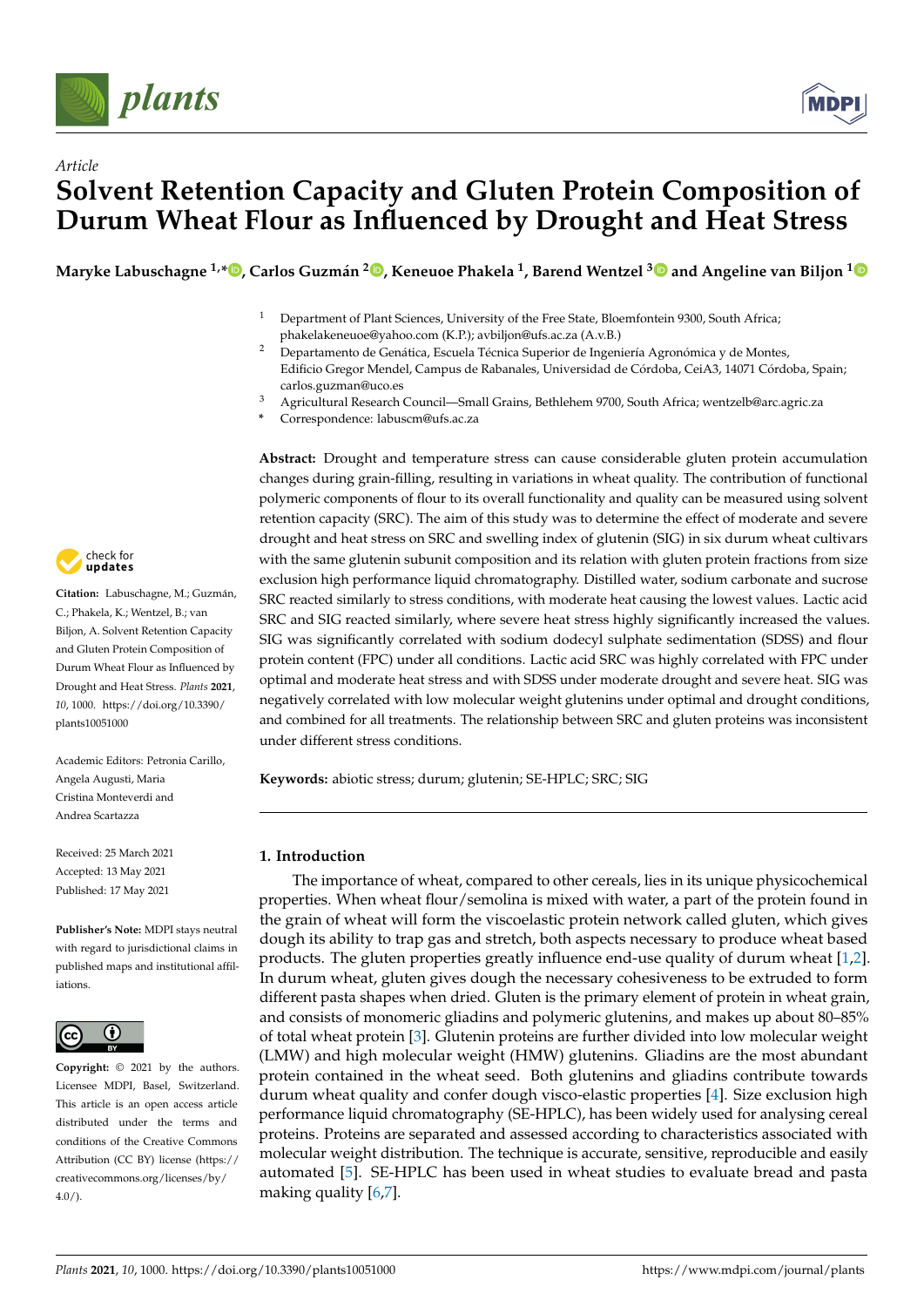Temperature and drought are implicated in causing considerable changes in the accumulation of gluten proteins during the grain-filling period, which affect dough rheological characteristics, resulting in variations in durum wheat quality [\[8\]](#page-12-7). High temperatures alter flour and dough quality, which has been associated with increase in gliadin/glutenin ratios [\[9](#page-12-8)[,10\]](#page-12-9).

All rheological and baking tests, traditionally used for quality evaluation, measure the major functional flour components' combined contribution [\[11\]](#page-12-10). Analysing each individual contribution of the different functional components can assist in the prediction of the overall flour functionality, and an improved understanding of the mechanisms for dough mixing and baking. To overcome the cost and expense of milling and baking hundreds of samples, two rapid predictive tests for end-use quality assessment were developed namely; the Solvent Retention Capacity (SRC) test and Swelling Index of Glutenin (SIG) test [\[12\]](#page-12-11). These tests were found to be very useful in the prediction of bread and soft wheat quality [\[13\]](#page-12-12). The contribution of functional polymeric components of flour to the overall flour functionality and quality of the end-product, can be measured using the SRC method. It measures the capacity of flour to retain a set of four solvents including distilled water, 50% sucrose, 5% sodium carbonate and 5% lactic acid. Each solvent will predict different functional polymeric components [\[11\]](#page-12-10) including gluten characteristics, damaged starch resulting from the milling process, pentosans or arabinoxylans that originate from the bran and aleurone layer that significantly increases water holding capacity, and gliadin characteristics.

Sucrose SRC is associated with gliadin content and differentiates flours with different water-soluble pentosans. Sodium carbonate SRC is correlated with the levels and swelling of damaged starch, or solvent-accessible amylopectin in damaged starch, as well as pentosans in flour. Lactic acid SRC relates with gluten strength by swelling the glutenin subunits, directly affecting dough strength. Distilled water SRC is influenced by the gliadin, pentosan, damaged starch and gluten strength flour constituents, while distilled water SRC reflects the flour's ability to hold water. All four SRC solvents were significantly correlated with an increase of damaged starch content [\[14](#page-12-13)[–16\]](#page-12-14).

Wheat gluten holds approximately 2.8 g of water for each gram of dry gluten, starch only holds 0.3–0.45 g of water per gram of dry starch, damaged starch is able to retain 1.5–2 g of water per gram of dry starch, whereas pasted starch has the capacity to retain up to 10 g of water per gram of dry starch. Solvent accessible pentosans can retain up to 10 g of water for each gram of dry pentosans [\[17\]](#page-12-15). It was reported [\[18\]](#page-12-16) that for a typical wheat sample, water absorption contributed by gluten is 27%, the combined absorption for native and damaged starch is 34% and pentosans absorb 25% of the total water of the sample.

The swelling index of glutenin (SIG) method determines the glutenin's swelling power to predict dough quality characteristics and end-use quality, especially those associated with dough strength and baking characteristics, and only requires 0.04 g flour. The SIG test can evaluate flour quality between varieties with a broad quality range [\[19\]](#page-12-17) and also varieties with a narrow range in insoluble glutenin content. The swelling capacity of glutenin depends on swelling time and mixing intensity in non-reducing solvents such as sodium dodecyl sulphate (SDS), lactic acid or dilute acetic acid. Quality parameters that are directly related to dough strength parameters and highly correlated to the insoluble gluten fraction, will be higher correlated with SIG test values [\[20,](#page-12-18)[21\]](#page-12-19). The SIG method is simple, quick and more consistent in predicting insoluble glutenin content as well as dough strength characteristics than the Zeleny and SDS sedimentation (SDSS) tests, with a smaller experimental error. The SIG method allows high throughput with high reproducibility [\[20,](#page-12-18)[21\]](#page-12-19).

SE-HPLC is a technique widely used in the separation of wheat proteins. The technique separates proteins according to molecular weight distribution [\[5\]](#page-12-4) and studies using SE-HPLC indicated that quantity and molecular weight distribution of gluten proteins are important in durum dough strength and pasta making quality [\[9,](#page-12-8)[22\]](#page-12-20).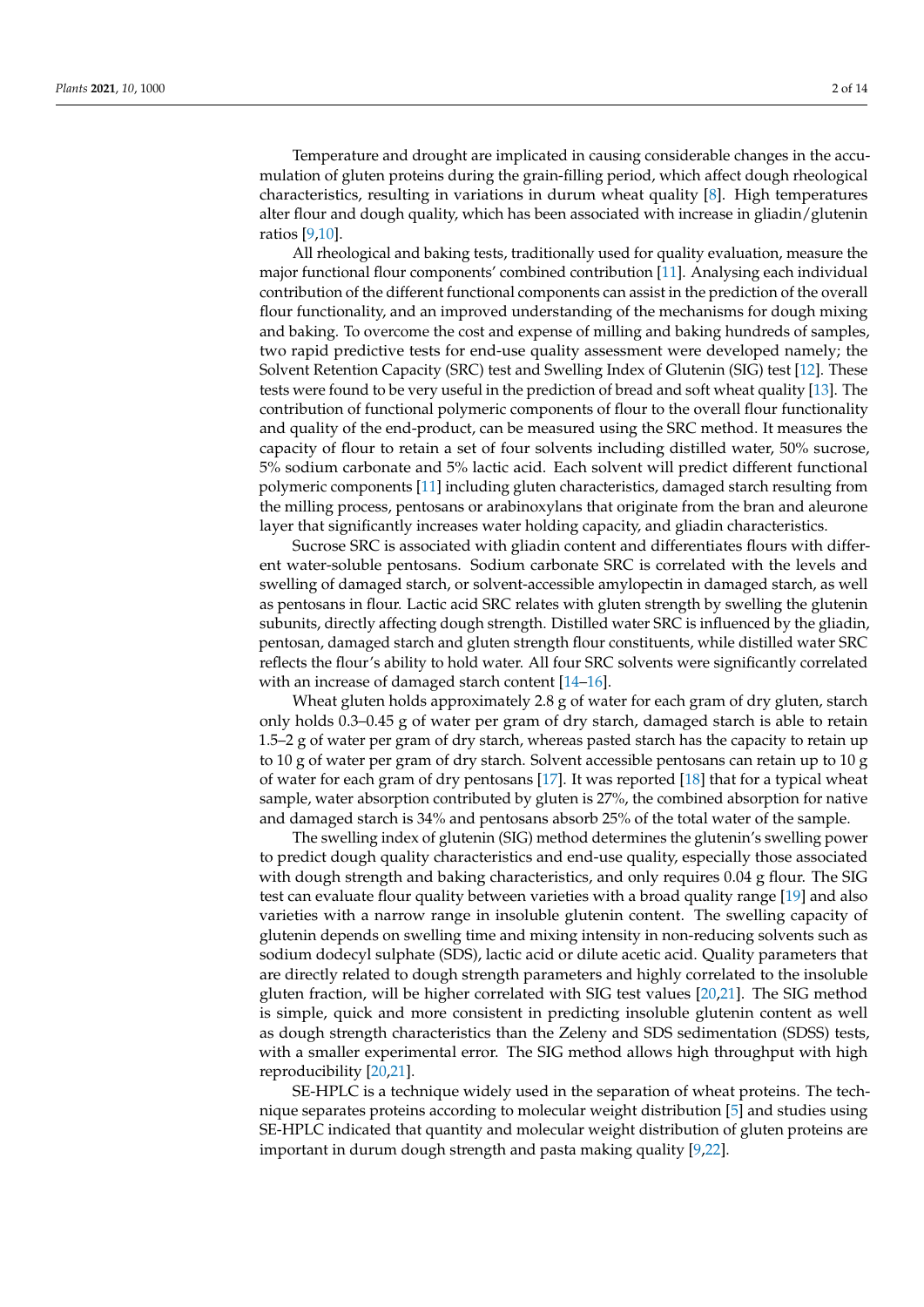The aim of this study was to determine the effect of moderate and severe drought stress, and moderate and severe heat stress on the SRC and SIG test in durum wheat cultivars, and how this relates to gluten protein fractions obtained from SE-HPLC.

#### **2. Results**

Moderate drought caused the highest values in distilled water SRC and sodium carbonate SRC for four of the six cultivars (Table [1\)](#page-3-0). In five of the cultivars, for distilled water SRC, and in all cultivars for sodium carbonate SRC and sucrose SRC, moderate heat stress caused the lowest values. In the case of sucrose SRC, the value of the optimal treatment was the highest for three of the cultivars, and severe heat for two of the cultivars. For lactic acid SRC and SIG, severe heat consistently caused the highest values in all cultivars. For lactic acid SRC, either severe drought (three cultivars) or the control (three cultivars) had the lowest values. For SDSS, moderate drought values were the lowest for four of the cultivars and were the highest under severe heat for three of the cultivars. The control treatment consistently had the lowest flour protein content (FPC) values, and for five of the six cultivars, severe drought caused the highest values. The SDS extractable HMW glutenins determined by SE-HPLC differed highly significantly between many of the treatments (Table [2\)](#page-4-0).

For the SDS unextractable HMW glutenins, there did not seem to be a distinct pattern due to treatments. For the LMW glutenins, the control had the highest values in four of the cultivars. Although stress treatments generally reduced the values, there were no patterns in the reductions. For the gliadins, moderate and severe heat stress caused the lowest values in five of the cultivars. AG was the highest for the control treatment for four cultivars, while moderate or severe heat stress caused the lowest values in four cultivars. For large and total unextractable polymeric proteins there was no clear pattern of values due to stress treatments.

When the SRC mean values per treatment were compared (Table [3\)](#page-5-0) moderate drought caused the highest value for distilled water and sodium carbonate SRC (significantly higher than all other treatments), while moderate heat caused the lowest values (significantly lower than all other treatments). For sucrose SRC, all values were significantly reduced due to stress treatments. Lactic acid SRC was the highest under severe heat (significantly higher than all other treatments). Likewise, SIG was also the highest under severe heat stress (significantly higher than all other treatments). Moderate and severe heat stress caused the highest SDSS values (significantly higher than the two drought stress values). FPC was the highest under severe drought (significantly higher than all other treatments) and the lowest under control conditions. Although the yield results are not included in this study, the overall mean for two seasons for optimal conditions was 8.12 t/ha, for moderate heat 7.83 t/ha, for moderate drought 4.86 t/ha, for severe drought 2.52 t/ha and for severe heat 1.69 t/ha, which shows an inverse relationship with FPC.

When the SDS extractable protein means for all cultivars were compared (Table [4\)](#page-5-1), the values were the highest under severe heat for both HMW glutenins and gliadins (significantly higher than optimum conditions and severe drought for both fractions), and the lowest under control conditions (significantly lower than all treatments except for moderate drought). For the LMW glutenins, the trend was reversed with the highest value under optimum conditions (significantly higher than severe heat and moderate and severe drought) and the lowest under severe heat (significantly lower than optimum and moderate heat treatments). For the AG, the value was the highest under moderate heat (significantly higher than severe heat and moderate and severe drought) and the lowest under severe heat (significantly lower than all but the severe drought treatment).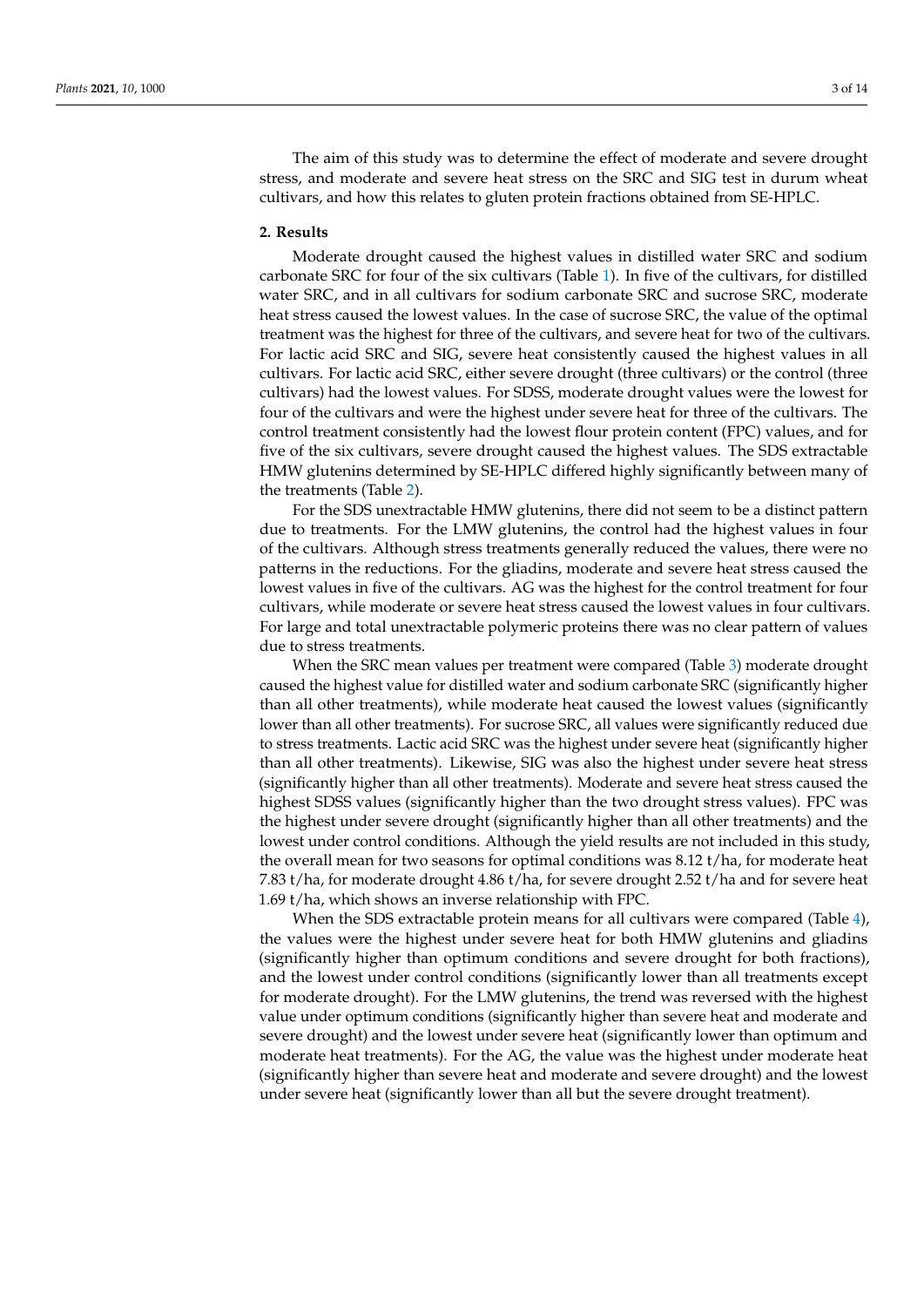<span id="page-3-0"></span>**Table 1.** Solvent retention capacity, swelling index of glutenin, SDS sedimentation and flour protein content for six cultivars averaged for two seasons.

| Cultivar          | <b>Treatment</b>                 | <b>Distilled</b><br>Water SRC % | Sodium<br>Carbonate<br>SRC% | Sucrose<br>SRC % | Lactic Acid<br>SRC% | SIG %   | SDSS mL   | FPC %     |
|-------------------|----------------------------------|---------------------------------|-----------------------------|------------------|---------------------|---------|-----------|-----------|
| Mexicali          | Control                          | 79.84                           | 91.88                       | 106.62           | 109.31              | 5.18    | 12.00     | 10.74     |
| C75               | Mod drought                      | $80.85*$                        | 96.72 *                     | 101.94 *         | 112.59 *            | 5.15    | $9.75*$   | $11.46*$  |
|                   | Sev drought                      | 76.19*                          | 83.31 *                     | 96.92 *          | $105.41*$           | $5.68*$ | 11.72     | 13.73 *   |
|                   | Mod heat                         | 77.51 *                         | 83.30 *                     | 96.55*           | $106.80*$           | $5.46*$ | $10.54 *$ | $11.14*$  |
|                   | Sev heat                         | 78.25 *                         | 86.60 *                     | $101.80*$        | 119.12 *            | $6.04*$ | 12.41     | $14.14*$  |
|                   | Mean                             | 78.53                           | 88.36                       | 100.77           | 110.65              | 5.50    | 11.28     | 12.24     |
| Yavaros           | Control                          | 81.36                           | 96.44                       | 106.14           | 103.39              | 5.02    | 9.13      | $11.00\,$ |
| C79               | Mod drought                      | 82.91 *                         | 99.27*                      | 102.38 *         | 105.06 *            | 4.70 *  | 8.25      | $12.30*$  |
|                   | Sev drought                      | 81.50                           | 87.02 *                     | 102.70 *         | 102.92              | $5.16*$ | 8.60      | 15.71 *   |
|                   | Mod heat                         | 79.27 *                         | 83.28 *                     | $100.12*$        | 103.81              | 5.03    | 9.25      | $11.55*$  |
|                   | Sev heat                         | 81.23                           | 89.31 *                     | $104.63*$        | 109.64 *            | $5.34*$ | 9.41      | $14.15*$  |
|                   | Mean                             | 81.25                           | 91.06                       | 103.19           | 104.96              | 5.05    | 8.93      | 12.94     |
| Altar             | Control                          | 79.24                           | 92.97                       | 104.98           | 102.60              | 5.36    | 9.88      | 10.68     |
| C84               | Mod drought                      | $81.64*$                        | $96.69*$                    | $103.12*$        | 108.94 *            | $5.14*$ | 9.38      | $11.80*$  |
|                   | Sev drought                      | 79.92 *                         | 84.96 *                     | $100.31 *$       | 103.65              | $5.66*$ | 9.38      | $14.40*$  |
|                   | Mod heat                         | 78.38 *                         | 82.94 *                     | 98.39 *          | $104.23*$           | $5.25*$ | 9.41      | $11.38*$  |
|                   | Sev heat                         | 80.32 *                         | 88.13*                      | 103.30 *         | 112.27 *            | $5.90*$ | 10.25     | 13.56 *   |
|                   | Mean                             | 79.90                           | 89.14                       | 102.02           | 106.34              | 5.46    | 9.66      | 12.36     |
| Atil              | Control                          | 76.06                           | 85.99                       | 98.91            | 108.97              | 5.71    | 14.38     | 11.78     |
| C <sub>2000</sub> | Mod drought                      | 75.86                           | 87.05 *                     | 99.40            | $113.12*$           | $5.50*$ | 12.88 *   | $13.42*$  |
|                   | Sev drought                      | 74.23 *                         | $81.23*$                    | 96.18 *          | 106.38 *            | $5.86*$ | $13.29*$  | $16.44*$  |
|                   | Mod heat                         | 73.05 *                         | 78.79 *                     | 94.18 *          | 108.58              | 5.67    | 14.03     | 12.52 *   |
|                   | Sev heat                         | 76.83                           | 87.37 *                     | 102.29 *         | 115.43 *            | $6.20*$ | $12.19*$  | 15.25 *   |
|                   | Mean                             | 75.21                           | 84.09                       | 98.19            | 110.50              | 5.79    | 13.35     | 13.88     |
| Jupare            | Control                          | 77.93                           | 89.13                       | 99.44            | 105.36              | 5.47    | 10.75     | 10.98     |
| C2001             | Mod drought                      | $81.53*$                        | 92.21 *                     | 103.76 *         | $110.13*$           | $5.57*$ | 10.00     | 12.32 *   |
|                   | Sev drought                      | 77.30                           | 82.55 *                     | 97.85 *          | 105.58              | $5.77*$ | 11.10     | 15.67 *   |
|                   | Mod heat                         | $76.12*$                        | 80.27*                      | 95.24 *          | $108.20*$           | $5.68*$ | $12.16*$  | 11.96 *   |
|                   | Sev heat                         | 77.86                           | 88.05 *                     | 102.97*          | 113.79 *            | $6.22*$ | 10.78     | 13.52 *   |
|                   | Mean                             | 78.15                           | 86.44                       | 99.85            | 108.61              | 5.74    | 10.96     | 12.89     |
| Cirno             | Control                          | 73.10                           | 82.73                       | 93.10            | 94.69               | 4.92    | $11.00\,$ | 10.88     |
| C2008             | Mod drought                      | 75.88 *                         | 86.73 *                     | 96.27*           | $110.81*$           | $5.41*$ | 12.75 *   | $12.43*$  |
|                   | Sev drought                      | 75.32 *                         | 80.23 *                     | 95.87 *          | $101.85*$           | $5.43*$ | 11.16     | 15.85 *   |
|                   | Mod heat                         | 72.85                           | 74.56 *                     | $91.31 *$        | $102.00*$           | $5.42*$ | 12.47 *   | $11.95*$  |
|                   | Sev heat                         | 76.31 *                         | 83.11                       | 99.51 *          | $114.15*$           | $5.85*$ | $12.63*$  | 15.55 *   |
|                   | Mean                             | 74.69                           | 81.47                       | 95.21            | 104.70              | 5.41    | 12.00     | 13.33     |
|                   | LSD treatments ( $p \leq 0.05$ ) | 0.61                            | 0.63                        | 0.78             | 1.14                | 0.06    | 1.03      | $0.15\,$  |

 $^*$  significantly different from control value at  $p\leq 0.05$  , Mod = moderate, Sev = severe, SRC = solvent retention capacity, SIG = swelling index of glutenin, SDSS = sodium dodecyl sulphate sedimentation, FPC = flour protein content.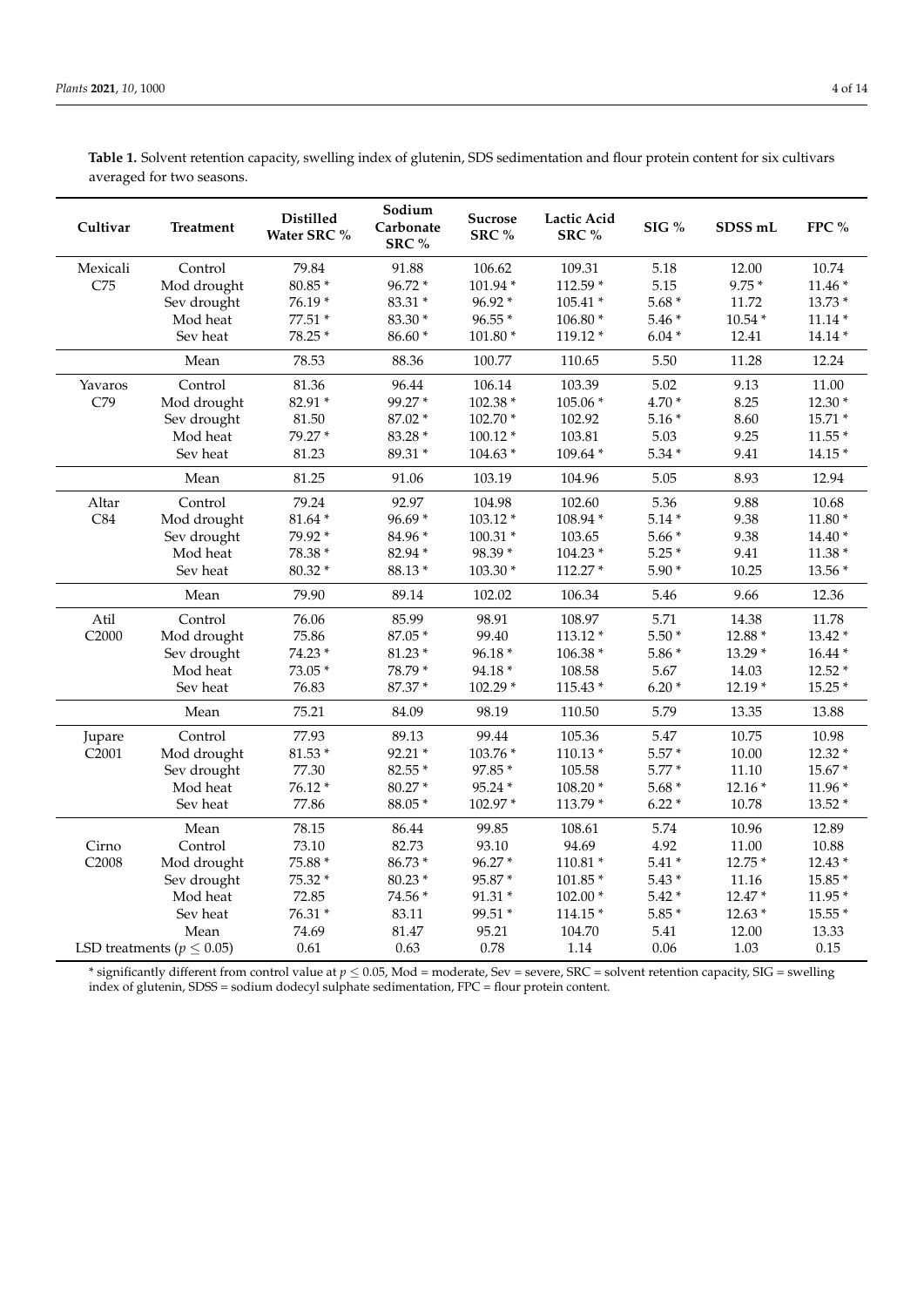<span id="page-4-0"></span>

|                   |                                 | <b>SDS Extractable Proteins</b> |            |          |                        | <b>SDS Unextractable Proteins</b> |            |          |         |             |            |
|-------------------|---------------------------------|---------------------------------|------------|----------|------------------------|-----------------------------------|------------|----------|---------|-------------|------------|
| Cultivar          | <b>Treatment</b>                | <b>HMW</b>                      | <b>LMW</b> | Gliadin  | $\mathbf{A}\mathbf{G}$ | <b>HMW</b>                        | <b>LMW</b> | Gliadin  | AG      | <b>LUPP</b> | <b>UPP</b> |
| Mexicali          | Control                         | 3.63                            | 19.37      | 33.05    | 8.19                   | 6.51                              | 19.88      | 4.33     | 1.01    | 42.94       | 61.96      |
| C75               | Mod drought                     | $4.96*$                         | 17.02 *    | 29.05 *  | $7.55*$                | $6.04*$                           | 17.35 *    | $4.94*$  | 1.01    | 56.49 *     | 55.60 *    |
|                   | Sev drought                     | $4.38*$                         | $16.11*$   | 43.71 *  | $6.51*$                | $4.23*$                           | 23.04 *    | $3.48*$  | $0.73*$ | $51.56*$    | 49.58 *    |
|                   | Mod heat                        | $4.78*$                         | $17.14*$   | 40.93 *  | $7.45*$                | $5.36*$                           | 18.88 *    | $3.41*$  | $0.62*$ | 56.33 *     | 54.69 *    |
|                   | Sev heat                        | $6.42*$                         | 16.78 *    | 38.68 *  | $7.68*$                | $5.31*$                           | 17.58 *    | $3.16*$  | $0.83*$ | 48.04 *     | 51.91 *    |
|                   | Mean                            | 4.83                            | 17.28      | 37.08    | 7.48                   | 5.49                              | 19.35      | 3.86     | 0.84    | 51.07       | 54.75      |
| Yavaros           | Control                         | 6.73                            | 19.02      | 36.97    | 8.80                   | 6.39                              | 25.30      | 3.99     | 0.88    | 67.60       | 56.73      |
| C79               | Mod drought                     | $5.50*$                         | 19.66      | 39.52 *  | $7.78*$                | $5.94*$                           | 21.39 *    | $3.04*$  | 0.84    | 41.98 *     | 47.90 *    |
|                   | Sev drought                     | $5.24*$                         | $20.44*$   | 39.32 *  | $6.03*$                | 6.35                              | 15.99 *    | $3.03*$  | $0.62*$ | $50.24*$    | $46.29*$   |
|                   | Mod heat                        | $5.83*$                         | $21.58*$   | 42.29 *  | $7.59*$                | $5.25*$                           | $15.63*$   | $2.70*$  | $0.65*$ | $46.19*$    | 42.04 *    |
|                   | Sev heat                        | $5.08*$                         | $20.03*$   | 45.23 *  | $7.42*$                | $4.82 *$                          | 15.75 *    | $2.78*$  | $0.65*$ | 53.71 *     | 45.12 *    |
|                   | Mean                            | 5.68                            | 20.15      | 40.67    | 7.52                   | 5.75                              | 18.81      | 3.11     | 0.73    | 51.94       | 47.62      |
| Altar             | Control                         | 4.81                            | 20.84      | 37.90    | 6.47                   | 5.79                              | 21.63      | 3.11     | 1.14    | 54.50       | 46.49      |
| C84               | Mod drought                     | $5.98*$                         | $17.02*$   | 38.02    | $7.12*$                | 5.90                              | 21.11      | 3.16     | $0.86*$ | 45.57 *     | 45.68      |
|                   | Sev drought                     | 5.15                            | 18.36 *    | 39.17    | 6.36                   | $5.31*$                           | $16.52*$   | 2.92     | $0.60*$ | 54.93       | 49.34 *    |
|                   | Mod heat                        | $6.29*$                         | $19.40*$   | 41.84 *  | $7.47*$                | $5.24*$                           | 13.22 *    | $2.66*$  | $0.52*$ | 43.67 *     | 42.90 *    |
|                   | Sev heat                        | $5.64*$                         | 17.38 *    | 42.85 *  | 6.15                   | $4.85*$                           | 18.24 *    | $3.66*$  | $0.74*$ | 44.70 *     | 45.55      |
|                   | Mean                            | 5.57                            | 18.60      | 39.96    | 6.71                   | 5.42                              | 18.14      | 3.10     | 0.77    | 48.67       | 45.99      |
| Atil              | Control                         | 4.79                            | 18.53      | 46.09    | 7.17                   | 5.24                              | 15.01      | 2.98     | 0.63    | 50.71       | 45.94      |
| C2000             | Mod drought                     | $5.38*$                         | $16.48*$   | 46.68    | $6.71 *$               | 4.92                              | 23.30 *    | $3.38*$  | $1.37*$ | 47.52 *     | $50.94*$   |
|                   | Sev drought                     | $5.29*$                         | $17.25*$   | $50.52*$ | $6.32*$                | $7.10*$                           | $16.33*$   | $4.02 *$ | 0.68    | 55.97*      | 53.08 *    |
|                   | Mod heat                        | $7.72*$                         | 17.48 *    | $50.27*$ | $7.99*$                | $7.70*$                           | $20.01*$   | $2.00*$  | 0.69    | 40.87 *     | 58.59 *    |
|                   | Sev heat                        | 5.05                            | 17.37 *    | $55.51*$ | 6.84                   | $4.38 *$                          | $16.01*$   | $4.00*$  | 0.55    | $40.65*$    | 44.31      |
|                   | Mean                            | $5.65*$                         | $17.42*$   | 49.81 *  | 7.01                   | $5.87*$                           | 18.13      | 3.28     | 0.78    | 47.14 *     | 50.57 *    |
| Jupare            | Control                         | 4.86                            | 18.26      | 40.09    | 6.92                   | 4.10                              | 20.84      | 2.58     | 1.63    | 50.45       | 51.12      |
| C <sub>2001</sub> | Mod drought                     | $6.80*$                         | $17.05*$   | 41.58    | 6.57                   | 5.32                              | 19.78 *    | $3.28*$  | $0.70*$ | 56.93 *     | 55.70 *    |
|                   | Sev drought                     | 5.21                            | $17.10*$   | 45.35 *  | 6.98                   | 5.54                              | 15.26 *    | 2.30     | $0.81*$ | 59.97*      | 43.27 *    |
|                   | Mod heat                        | 4.70                            | $21.13*$   | 32.91 *  | 6.98                   | 4.96                              | 18.33 *    | 2.55     | $0.53*$ | 66.04 *     | 45.72 *    |
|                   | Sev heat                        | $7.01*$                         | 17.55      | 44.25 *  | $5.82*$                | 4.25                              | $16.31*$   | 2.32     | $0.67*$ | $43.69*$    | 43.68 *    |
|                   | Mean                            | 5.72                            | 18.22      | 40.84    | 6.65                   | 4.83                              | 18.10      | 2.61     | 0.87    | 55.42       | 47.90      |
| Cirno             | Control                         | 3.35                            | 17.79      | 41.87    | 6.30                   | 5.78                              | 20.93      | 3.15     | 0.72    | 46.22       | 52.52      |
| C2008             | Mod drought                     | $6.12*$                         | 19.27 *    | 42.73    | 6.34                   | 4.64                              | $16.17*$   | $2.65*$  | 0.88    | 42.99 *     | 44.83 *    |
|                   | Sev drought                     | $5.25*$                         | 17.79      | 42.74    | $7.91*$                | 6.46                              | $14.62*$   | 3.04     | 0.58    | $52.16*$    | 56.53 *    |
|                   | Mod heat                        | $5.31*$                         | 15.87 *    | 43.92 *  | $8.08$ *               | 5.31                              | $16.43*$   | 3.28     | 0.57    | $50.32*$    | 45.51 *    |
|                   | Sev heat                        | $7.43*$                         | 15.67 *    | 41.59    | $5.52*$                | 6.04                              | 18.79 *    | $2.35*$  | 0.65    | 47.69       | 42.54 *    |
|                   | Mean                            | 5.49                            | 17.28      | 42.57    | 6.83                   | 5.65                              | 17.39      | 2.89     | 0.68    | 47.88       | 48.39      |
|                   | LSD treatment ( $p \leq 0.05$ ) | 0.38                            | 0.90       | 1.59     | 0.37                   | 0.37                              | 1.00       | 0.33     | 0.18    | 2.49        | 2.40       |

**Table 2.** SDS extractable and unextractable gluten proteins (%) combined for two seasons.

\* significantly different from control value at *p* ≤ 0.05, Mod = moderate, Sev = severe, HMW = high molecular weight, LMW = low molecular weight, AG = albumin/globulins, LUPP = large unextractable polymeric proteins, UPP = total unextractable polymeric proteins.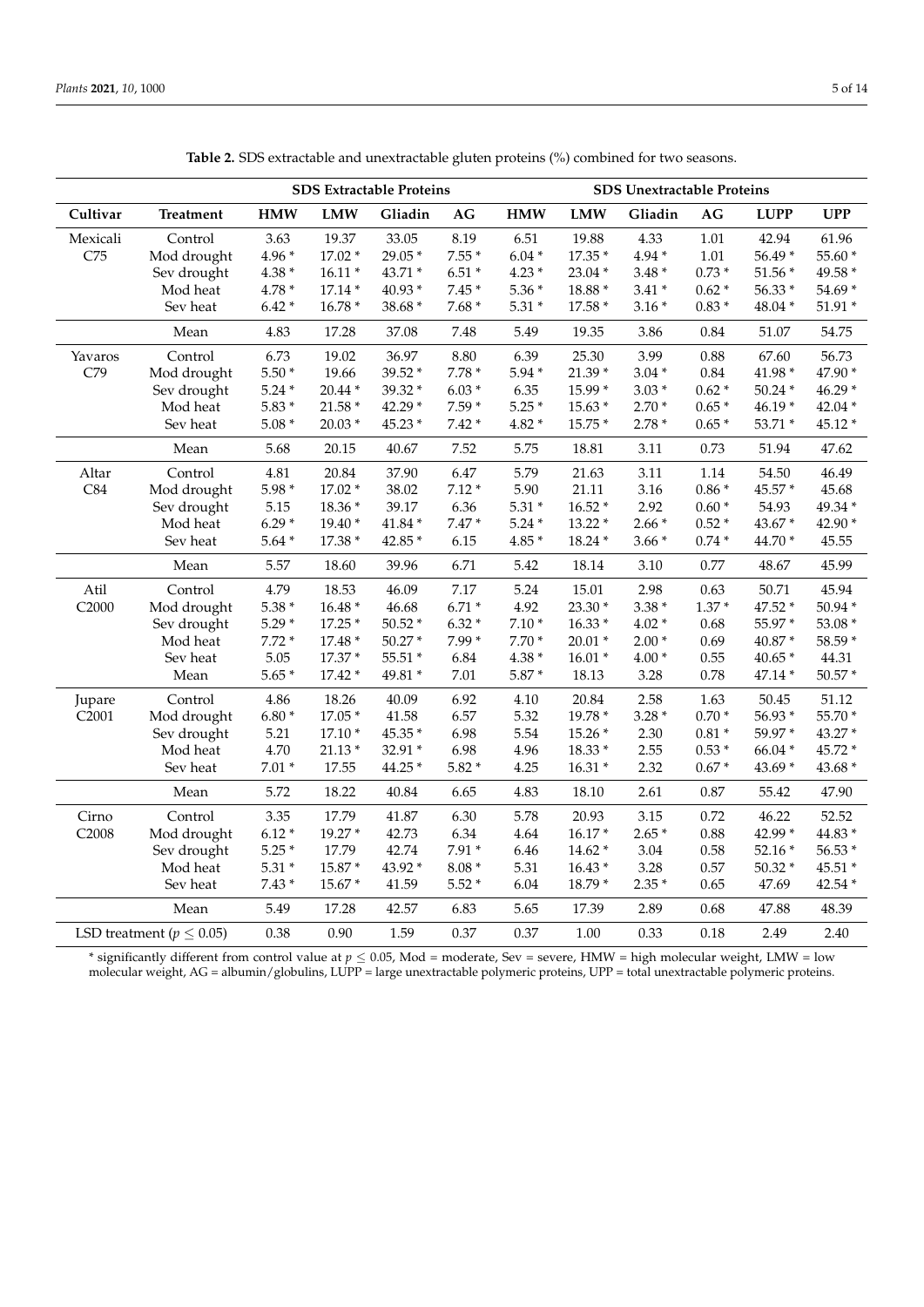| Treatment   | <b>Distilled</b><br>Water SRC % | Sodium<br>Carbonate<br>SRC % | Sucrose SRC % | Lactic Acid<br>SRC $%$ | $SIG\%$      | SDSS <sub>mL</sub> | FPC $%$       |
|-------------|---------------------------------|------------------------------|---------------|------------------------|--------------|--------------------|---------------|
| Control     | 77.92 (3)                       | 89.86 (2)                    | 6.8(1)        | 104.05(5)              | 5.33(3)      | 11.19(3)           | 11.01(5)      |
| Mod drought | $79.78*(1)$                     | $93.11 * (1)$                | $4.0*(3)$     | $110.11 * (2)$         | $5.24*(5)$   | $10.50*(5)$        | $12.29 * (3)$ |
| Sev drought | 77.41 (4)                       | $83.21 * (4)$                | $4.6 * (2)$   | 104.30(4)              | $5.59 * (2)$ | $10.87 * (4)$      | $15.30*(1)$   |
| Mod heat    | $76.20*(5)$                     | $80.52*(5)$                  | $3.5*(5)$     | $105.60*(3)$           | $5.25*(4)$   | 11.31(1)           | $11.75 * (4)$ |
| Sev heat    | 78.47 (2)                       | $87.09 * (3)$                | $3.8*(4)$     | $114.07 * (1)$         | $5.92 * (1)$ | 11.28(2)           | $14.36 * (2)$ |
| LSD(0.05)   | 0.61                            | 0.63                         | 0.78          | 1.14                   | 0.06         | 0.23               | 0.15          |

<span id="page-5-0"></span>**Table 3.** Solvent retention capacity, swelling index of glutenin, SDS sedimentation and flour protein content averaged for six cultivars and two seasons.

\* significantly different from control value at *p* ≤ 0.05, ranking in parentheses. Mod = moderate, Sev = severe, SRC = solvent retention capacity, SIG = swelling index of glutenin, SDSS = sodium dodecyl sulphate sedimentation, FPC = flour protein content.

**Table 4.** SDS extractable and unextractable gluten protein fractions (%) averaged for six cultivars and two seasons.

<span id="page-5-1"></span>

|                       | <b>SDS Extractable Proteins</b> |                 |                 |              |            | <b>SDS Unextractable Proteins</b> |         |              |                 |                 |  |
|-----------------------|---------------------------------|-----------------|-----------------|--------------|------------|-----------------------------------|---------|--------------|-----------------|-----------------|--|
|                       | <b>HMW</b>                      | <b>LMW</b>      | Gliadin         | AG           | <b>HMW</b> | <b>LMW</b>                        | Gliadin | AG           | <b>LUPP</b>     | <b>UPP</b>      |  |
| Control               | 4.70(5)                         | 18.97(1)        | 39.33(5)        | 7.31(2)      | 5.63(2)    | 20.6(1)                           | 3.35(3) | 1.00(1)      | 52.07(2)        | 52.46(1)        |  |
| Mod<br>heat           | $5.77*(3)$                      | 18.77(2)        | $43.47*$<br>(2) | $7.59 * (1)$ | 5.63(3)    | $17.08*$<br>(4)                   | 2.76(5) | $0.60*(5)$   | 50.57(3)        | $48.24*$<br>(4) |  |
| Sev heat              | $6.10*(1)$                      | $17.46*$<br>(5) | 44.68 *<br>(1)  | $6.57*(5)$   | $4.94*(5)$ | $17.11*$<br>(3)                   | 3.04(4) | 0.68(3)      | $46.41*$<br>(5) | 45.52 *<br>(5)  |  |
| Mod<br>drought        | $5.79 * (2)$                    | $17.75*$<br>(4) | 39.60(4)        | 7.01(3)      | 5.46(4)    | 19.85(2)                          | 3.41(1) | 0.94(2)      | 48.58 *<br>(4)  | 50.11(2)        |  |
| Sev<br>drought        | $5.09*(4)$                      | 17.84 *<br>(3)  | $42.03*$<br>(3) | $6.69*(4)$   | 5.83(1)    | $16.96*$<br>(5)                   | 3.13(2) | $0.67 * (4)$ | 54.14(1)        | 49.68 *<br>(3)  |  |
| <b>LSD</b><br>(treat) | 0.38                            | 0.90            | 1.59            | 0.37         | 0.37       | 1.00                              | 0.83    | 0.33         | 2.49            | 2.40            |  |

\* significantly different from control value at *p* ≤ 0.05, ranking in parentheses. Mod = moderate, Sev = severe, HMW = high molecular weight, LMW = low molecular weight, AG = albumin/globulins, LUPP = large unextractable polymeric proteins, UPP = total unextractable polymeric proteins.

> For the SDS unextractable (Table [4\)](#page-5-1) HMW proteins, severe drought caused the highest values (significantly higher only than severe heat) and severe heat the lowest value (significantly lower than all other treatments except severe drought). The LMW glutenin was the highest under optimal conditions (significantly higher than all treatments except moderate drought) and the lowest under severe drought. Gliadins were the lowest under moderate heat and the highest under moderate drought (no significant differences between treatments). AG was the highest under control conditions (significantly higher than moderate heat) and the lowest under moderate heat (significantly lower than under optimal and moderate drought conditions). Large unextractable polymeric proteins (LUPP) were the highest under severe drought (significantly higher than under moderate and severe heat, and moderate drought) and the lowest under severe heat (significantly lower than all but moderate drought), while total unextractable polymeric proteins (UPP) was the highest under optimal conditions (significantly higher than all other treatments) and the lowest under severe heat conditions (significantly lower than all other treatments).

#### *Correlations*

Under optimal conditions, the distilled water SRC was highly positively correlated with the LUPP and UPP, while both lactic acid SRC and sodium carbonate SRC were highly correlated with the FPC. SIG was highly negatively correlated with unextractable LMW and highly positively with SDSS and FPC (Table [5\)](#page-6-0). Under moderate drought conditions, there was a large increase in number of significant correlations. The sodium carbonate SRC was significantly negatively correlated with extractable gliadin, FPC and SDSS, and water SRC with SDSS, while lactic SRC and SIG were positively correlated with SDSS.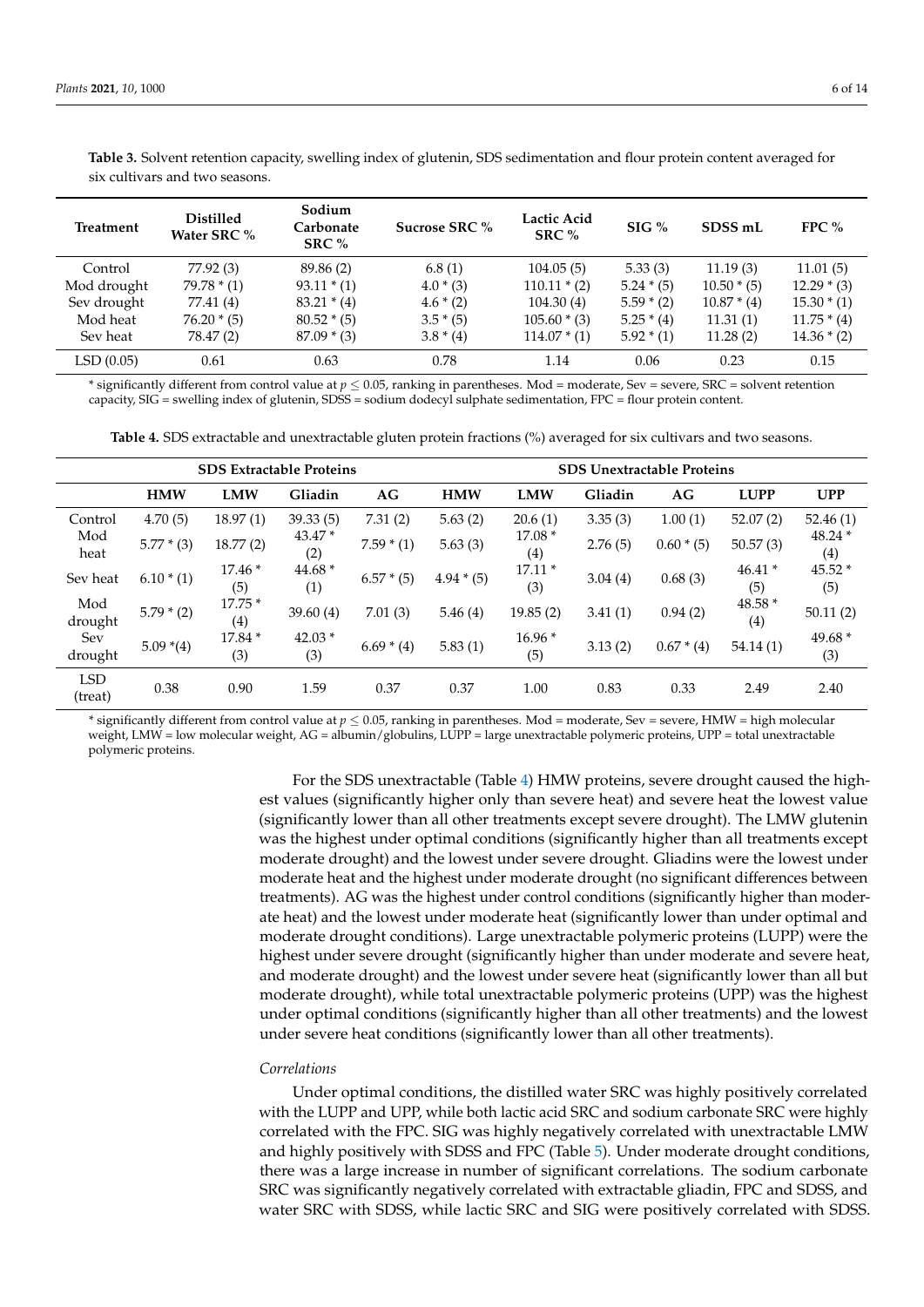Under severe drought stress distilled water, sodium carbonate, sucrose and lactic acid SRC were all highly negatively correlated with extractable HMW. The only significant positive correlation was SIG with SDSS. Under moderate heat lactic SRC and SIG were both highly significantly correlated with FPC (positive) and distilled water SRC (negative). Under severe heat conditions, both sucrose and distilled water SRC were significantly correlated with extractable LMW (positive) and unextractable LMW (negative). SDSS was significantly correlated with lactic acid SRC (positive) and both water and sodium carbonate SRC (negative).

<span id="page-6-0"></span>**Table 5.** Significant correlations between solvent retention capacity, protein fractions, flour protein content and SDS sedimentation under different stress treatments.

|                                    | Optimal                   |                       |                                                                                     | <b>Moderate Drought</b>                            |                                              | <b>Severe Drought</b>                        |                                                             |                                                |  |
|------------------------------------|---------------------------|-----------------------|-------------------------------------------------------------------------------------|----------------------------------------------------|----------------------------------------------|----------------------------------------------|-------------------------------------------------------------|------------------------------------------------|--|
| Distilled<br>water SRC             | <b>LUPP</b>               | $0.54**$              | Sodium<br>carobonate<br><b>SRC</b>                                                  | ExGli                                              | $-0.62**$                                    | Distilled water<br><b>SRC</b>                | <b>ExHMW</b>                                                | $-0.71**$                                      |  |
| Distilled<br>water SRC             | <b>UPP</b>                | $0.49*$               | Sodium<br>carobonate<br><b>SRC</b>                                                  | ExAG                                               | $0.52*$                                      | Distilled water<br><b>SRC</b>                | <b>SDSS</b>                                                 | $-0.56**$                                      |  |
| Lactic acid<br><b>SRC</b>          | <b>FPC</b>                | $0.76**$              | Sodium<br>carobonate<br><b>SRC</b>                                                  | UnHMW                                              | $0.51*$                                      | Sodium<br>carobonate<br><b>SRC</b>           | <b>ExHMW</b>                                                | $-0.76**$                                      |  |
| Sodium<br>carobonate<br><b>SRC</b> | ${\rm FPC}$               | $0.48*$               | Sodium<br>carobonate<br><b>SRC</b><br>Sodium                                        | ${\rm FPC}$                                        | $-0.56**$                                    | Sodium<br>carobonate<br><b>SRC</b>           | <b>SDSS</b>                                                 | $-0.49*$                                       |  |
| <b>SIG</b>                         | UnLMW                     | $-0.58**$             | carobonate<br><b>SRC</b>                                                            | <b>SDSS</b>                                        | $-0.79**$                                    | Sucrose SRC                                  | <b>SDSS</b>                                                 | $-0.64**$                                      |  |
| <b>SIG</b><br>SIG                  | <b>SDSS</b><br><b>FPC</b> | $0.67**$<br>$0.51*$   | Sucrose SRC<br>Sucrose SRC<br>Lactic acid SRC<br>Lactic acid SRC<br>Distilled water | ExGli<br><b>SDSS</b><br><b>SDSS</b><br><b>LUPP</b> | $-0.44*$<br>$-0.60**$<br>$0.69**$<br>$0.44*$ | Sucrose SRC<br>Lactic acid SRC<br>SIG<br>SIG | <b>ExHMW</b><br><b>ExHMW</b><br><b>SDSS</b><br><b>ExLMW</b> | $-0.66**$<br>$-0.78**$<br>$0.70**$<br>$-0.50*$ |  |
|                                    |                           |                       | <b>SRC</b><br>$\rm SIG$                                                             | <b>SDSS</b><br><b>SDSS</b>                         | $-0.68**$<br>$0.60**$                        |                                              |                                                             |                                                |  |
|                                    |                           |                       | SIG                                                                                 | <b>ExLMW</b>                                       | $-0.46*$                                     |                                              |                                                             |                                                |  |
|                                    | Moderate Heat             |                       |                                                                                     | <b>Severe Heat</b>                                 |                                              |                                              |                                                             |                                                |  |
| Lactic acid<br><b>SRC</b>          | <b>FPC</b>                | $0.46*$               | Sucrose SRC                                                                         | <b>ExLMW</b>                                       | $0.65**$                                     |                                              |                                                             |                                                |  |
| Distilled<br>water SRC             | ${\rm FPC}$               | $-0.49*$              | Sucrose SRC                                                                         | UnLMW                                              | $-0.71$ **                                   |                                              |                                                             |                                                |  |
| Distilled<br>water SRC             | ExGli                     | $-0.45*$              | SIG                                                                                 | <b>ExAG</b>                                        | $-0.53*$                                     |                                              |                                                             |                                                |  |
| Distilled<br>water SRC             | <b>ExLMW</b>              | $0.47*$               | Distilled water<br><b>SRC</b>                                                       | <b>ExLMW</b>                                       | $0.60**$                                     |                                              |                                                             |                                                |  |
| Sucrose SRC                        | <b>SDSS</b>               | $-0.56$ **            | Distilled water<br><b>SRC</b>                                                       | UnLMW                                              | $-0.53*$                                     |                                              |                                                             |                                                |  |
| Distilled<br>water SRC             | <b>SDSS</b>               | $-0.67**$             | Lactic acid SRC                                                                     | <b>SDSS</b>                                        | $0.68**$                                     |                                              |                                                             |                                                |  |
| Sodium SRC                         | <b>SDSS</b>               | $-0.52*$              | Distilled water<br><b>SRC</b>                                                       | <b>SDSS</b>                                        | $-0.64**$                                    |                                              |                                                             |                                                |  |
| SIG<br>SIG                         | <b>SDSS</b><br><b>FPC</b> | $0.86***$<br>$0.62**$ | Sodium SRC                                                                          | <b>SDSS</b>                                        | $-0.46*$                                     |                                              |                                                             |                                                |  |

\* *p* ≤ 0.05, \*\* *p* ≤ 0.01, \*\*\* *p* ≤ 0.001, SRC = solvent retention capacity, SIG = swelling index of glutenin, SDSS = sodium dodecyl sulphate sedimentation, FPC = flour protein content, LUPP = large unextractable polymeric proteins, UPP = total unextractable polymeric proteins, Un = SDS unextractble, Ex = SDS extractable, LMW = low molecular weigh glutenin, Gli = gliadin, HMW = high molecular weight glutenin.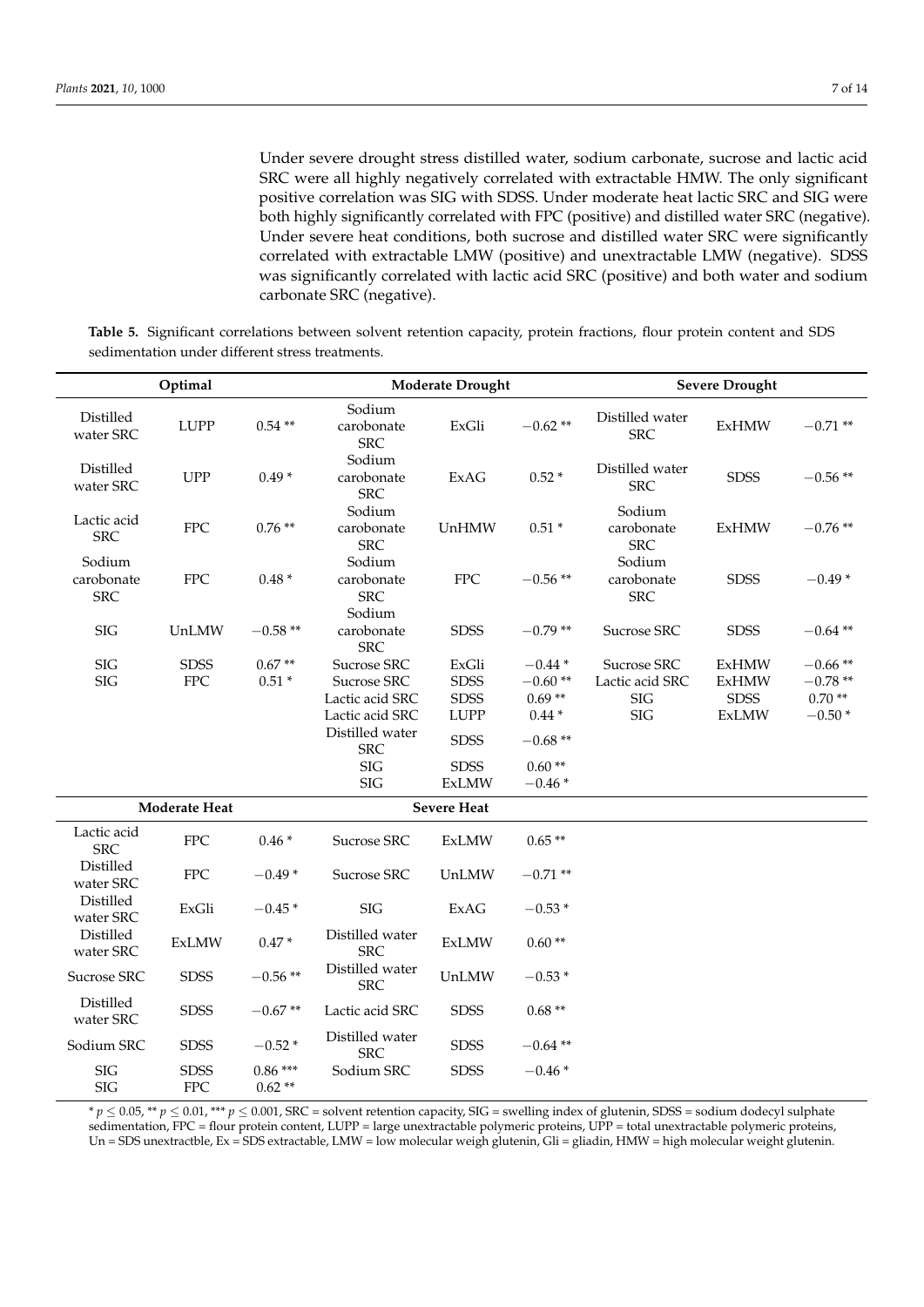## **3. Discussion**

The SRC method is based on energetic thermodynamic polymer-solvent compatibility, contrasting with the rheological methods based on kinetics of dough development [\[11\]](#page-12-10). Due to the simplicity of the SRC method, variation in SRC results between laboratories and technicians are minor when compared to rheological and baking test results [\[14\]](#page-12-13). The role of each of the three solvents in addition to distilled water SRC is to enlarge the contribution of one functional flour component, compared with its contribution to swelling in water. Swelling in the respective solvents will be the result of the water that makes up the solvent, but will to a greater extent be due to the solvent with the highest compatibility with the respective flour polymers in which levels are increased [\[17\]](#page-12-15).

For distilled water, sodium carbonate and sucrose SRC in the individual durum cultivars, moderate heat consistently (with one exception) caused the lowest values. When combined for all cultivars, moderate heat caused the lowest distilled water and sodium carbonate values (significantly lower than all other treatments) and sucrose SRC values (significantly lower than the control and severe drought). These two solvents and distilled water SRC showed similar responses in the different cultivars and combined for all cultivars. This indicates that moderate heat stress caused a reduction in SRC when these specific solvents were used. As all four SRC solvents are water-based, their values as a measurement of individual polymeric component activity could be related [\[10\]](#page-12-9). Yet sucrose and sodium carbonate SRC are generally associated with gliadins, damaged starch and pentosans, while distilled water SRC is associated with gliadins and gluten strength, and pentosans and damaged starch [\[14–](#page-12-13)[16\]](#page-12-14). SDS extractable gliadins were increased significantly due to moderate heat, while SDS unextractable gliadins were reduced, but not significantly, so this effect could not have been due to the gliadins. UPP was significantly reduced due to moderate heat stress, so this could have been a contributing factor. In this study white flour was used, which has reduced the effects of pentosans significantly. Damaged starch and pentosans were not measured in this study, which would have made a contribution to SRC. SRC was reported to be minimally affected by heat and drought stress [\[23\]](#page-12-21).

For lactic acid SRC and SIG, in the individual cultivars, severe heat consistently caused the highest values (significantly higher than all other values), while for lactic acid SRC either optimal or severe drought conditions caused the lowest values, and for SIG either the control or moderate drought caused the lowest values. Heat and drought stress was reported to affect SIG test values, where drought stress caused an increase, and heat stress a decrease [\[23\]](#page-12-21). This was contrary to what was seen in the current study. It was found that the environmental effects were higher than genotype effects on SRC values in hard red spring varieties [\[24\]](#page-12-22). There were differences between cultivars in the current study, but stress treatments largely affected the values, showing large environmental effects on the SRC values.

The SDS extractable HMW for individual cultivars were consistently the lowest under optimal conditions (with one exception), and were generally the highest under either moderate or severe heat. With the exception of this fraction, there was no consistent pattern in how cultivars reacted to stress conditions. This emphasizes the effect of cultivar in response to stress conditions, and that effects cannot be generalized for all cultivars. When the average of the six cultivars was used for analyses, there was a significant increase in SDS extractable HMW and gliadin due to stress (with the exception of moderate drought for the gliadins). LMW and AG were significantly reduced from optimal conditions under severe heat, and under moderate and severe drought. The SDS unextractable HMW was significantly decreased under severe heat compared to optimal conditions, which was the opposite of the SDS extractable HMW. The unextractable LMW reacted similarly to extractable LMW, in that there was a significant reduction under all conditions except for severe drought compared to the optimum. There were no significant differences in the unextractable gliadins due to stress treatments. Unextractable AG was significantly reduced under all conditions, excluding moderate drought. LUPP was significantly reduced from optimal conditions under severe heat and moderate drought. UPP was significantly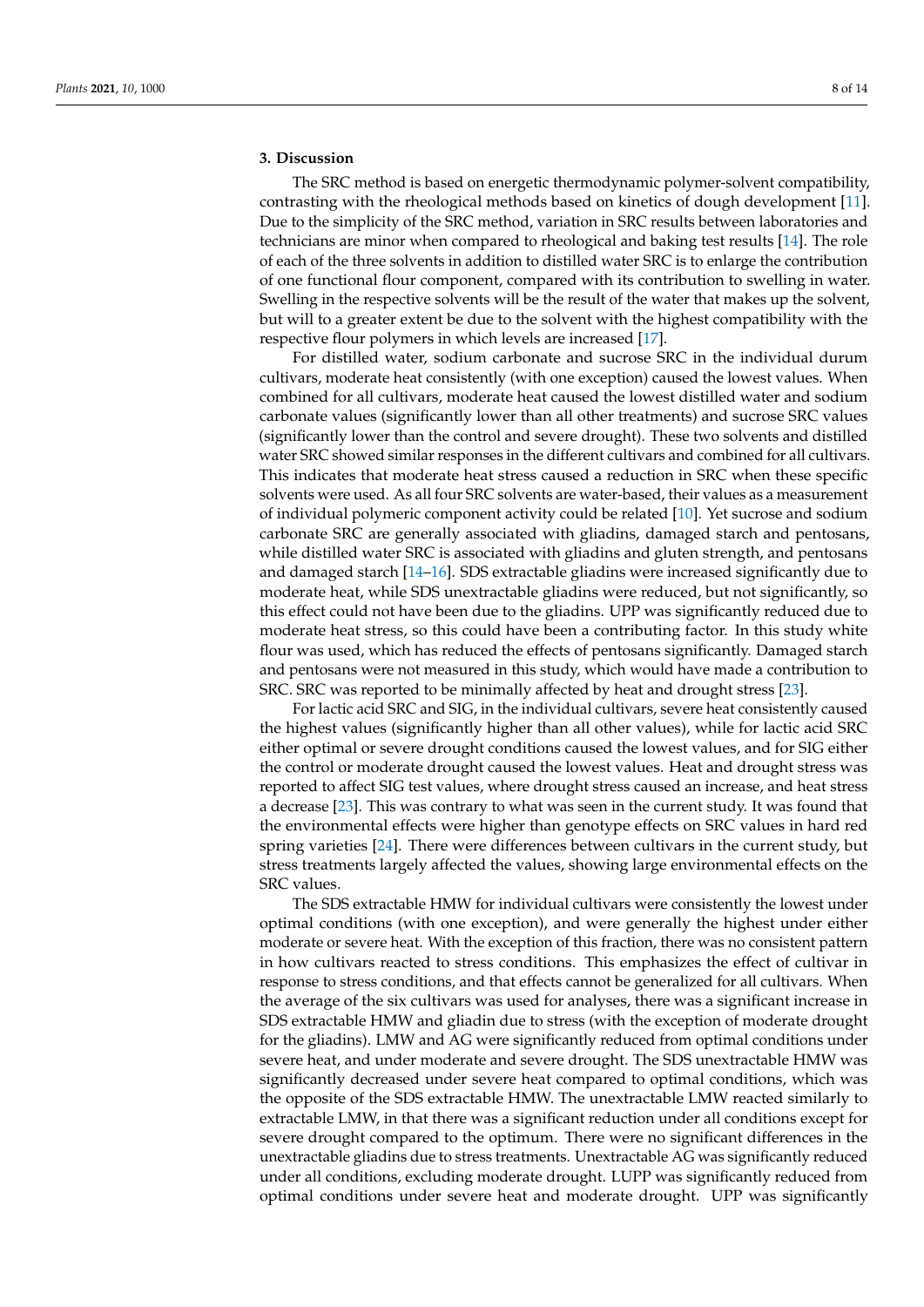reduced only under severe heat and severe drought. This data supports previous reports that temperatures above 35 ◦C caused a reduction in larger polymeric proteins and had a dough weakening effect [\[8,](#page-12-7)[9\]](#page-12-8). Contrary to this, an increase in HMW glutenins was seen at  $37 \text{ °C}$  [\[23\]](#page-12-21), which was also the case in the current study, but only for the SDS extractable HMW which were increased due to both heat and drought stress.

The SDS sedimentation test in combination with grain protein was found to be adequate to screen durum wheat for gluten strength and spaghetti cooking quality [\[25\]](#page-13-0). In this study, SIG and SDSS were consistently highly significantly correlated, irrespective of the treatments they were subjected to. SIG was also significantly positively correlated with FPC under optimal and moderate heat conditions and across all treatments. This confirms that the SIG method measures the swelling power of glutenin, and can be used to predict dough quality characteristics associated with dough strength [\[19\]](#page-12-17). SIG was significantly negatively correlated with unextractable LMW under optimal conditions, and extractable LMW glutenin under moderate and severe drought stress. Significant correlations of SIG values with the insoluble glutenin test and SDSS test were reported previously [\[19\]](#page-12-17). The SIG values obtained in their study were significantly better correlated with insoluble gluten content than SDSS and Zeleny sedimentation tests, indicating that the SIG test is a better indicator of insoluble glutenin content. Subunits coded by *Glu-A3* loci, *Glu-B3* and *Glu-D3* significantly affected gluten strength as measured by SIG, and the highest correlations with gluten strength were expressed with 2 \*, 17+18, 5+10, *Glu-A3*, *Glu-B3g* and *Glu-D3b* subunit combinations [\[26\]](#page-13-1). These results are contradictory to another study [\[20\]](#page-12-18), which reported that the SIG measures insoluble glutenin mainly consisting of HMW-GS located on the *Glu-1* loci. In the current study, using durum wheat, all cultivars had only *Glu-1* loci subunits 7 + 8, coded by *Glu-B1*. The SIG was highly negatively correlated with the LMW glutenins under optimal, and moderate and severe heat conditions, but there was no relationship with the HMW glutenins.

Lactic acid SRC was highly significantly correlated with FPC under optimal and moderate heat conditions, and with SDSS under moderate drought and severe heat. Lactic acid SRC was also correlated with LUPP under moderate heat conditions. This supports the notion that lactic acid SRC relates to gluten strength by swelling the glutenin subunits, directly affecting dough strength [\[16\]](#page-12-14). It was reported [\[17\]](#page-12-15) that flour proteins, but especially the glutenins, contributed to lactic acid SRC values.

Sodium carbonate SRCand sucrose SRC were significantly negatively correlated with SDSS under moderate and severe drought and moderate heat. Distilled water SRC was significantly correlated with LUPP and UPP under optimal conditions, but was significantly negatively correlated with extractable HMW under severe drought conditions. Low correlations of SDS extractable protein with SRC values and bread making quality parameters were reported using SE-HPLC [\[27\]](#page-13-2). However, the SDS unextractable proteins, especially the HMW polymeric protein fraction, were found to be highly correlated with distilled water SRC, sodium carbonate SRC and lactic acid SRC values and less significantly correlated with sucrose SRC. In the current study, there were only a few significant positive correlations of SRC with unextractable proteins (sodium carbonate SRC with unextractable HMW, and lactic SRC with LUPP, both under moderate drought, and distilled water SRC with LUPP).

The LMW polymeric protein fraction was previously reported to be highly correlated with lactic acid SRC, due to the exaggerated swelling action of the glutenin network in lactic acid. The distilled water SRC solvent was also reported to be significantly positively correlated with both the HMW polymeric protein fraction and the gliadin fraction [\[11\]](#page-12-10). This was not the case in the current study, where no significant association of distilled water SRC with extractable or unextractable LMW was seen.

In conclusion, moderate heat caused significantly lower distilled water and sodium carbonate SRC values than all other treatments and sucrose SRC values significantly lower than control and severe drought conditions. SDS extractable gliadins were increased significantly due to moderate heat and UPP was significantly reduced due to moderate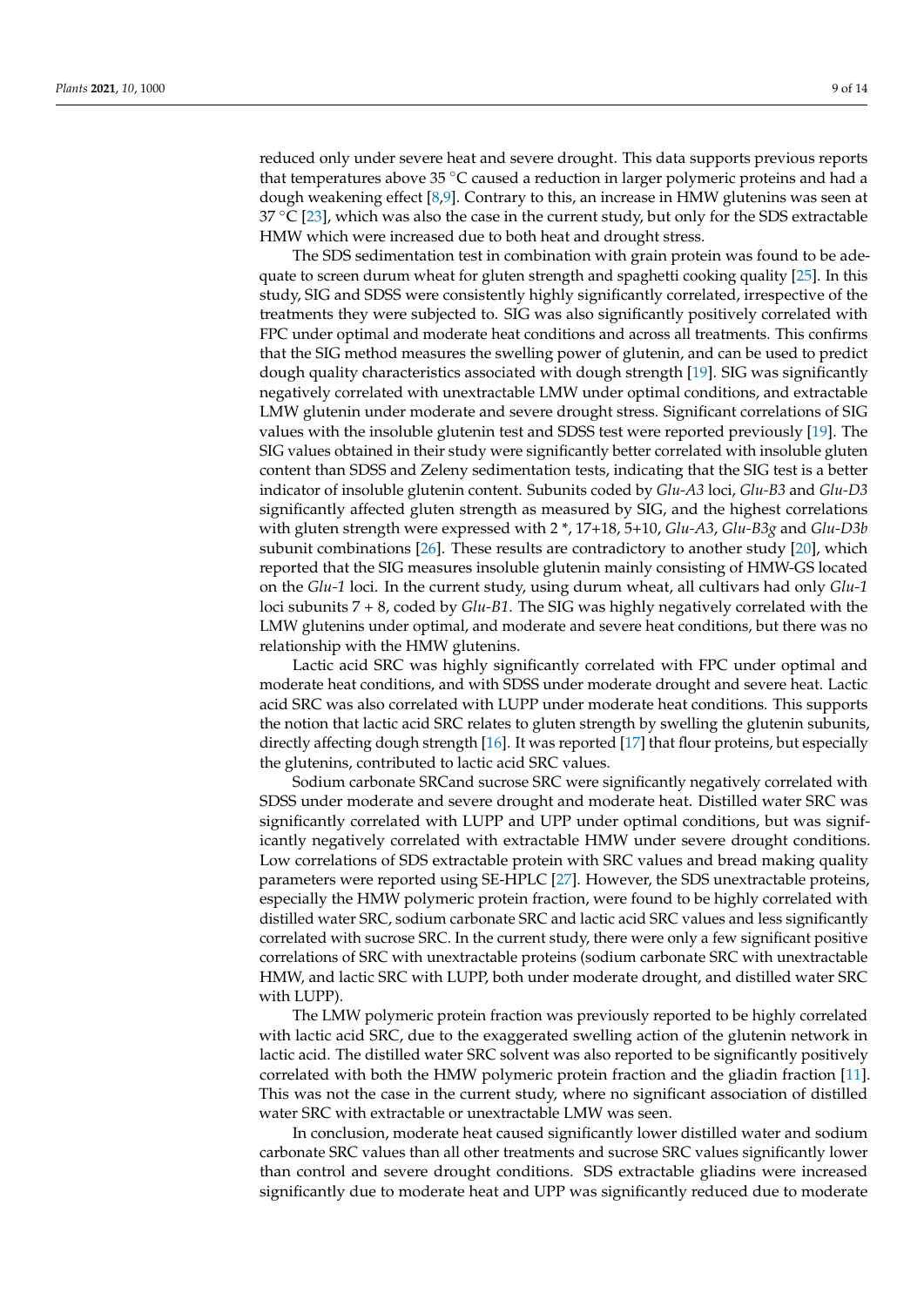heat stress. Lactic acid SRC and SIG had a similar response to severe heat stress, with highly significantly increased values. SIG was significantly correlated with SDSS and FPC under all conditions. Lactic acid SRC was also highly correlated with FPC under optimal and moderate heat stress and with SDSS under moderate drought and severe heat. This study showed that lactic acid SRC and SIG can be used as predictors of end-use quality under optimal and stress conditions.

#### **4. Materials and Methods**

Six durum wheat cultivars (MexicaliC75, YavarosC79, AltarC84, AtilC2000, JupareC2001 and CirnoC2008) from the International Maize and Wheat Improvement Center (CIMMYT) durum wheat breeding program were used. They were selected based on the same HMW and LMW glutenin composition as determined by SDS-polyacrylamide gel electrophoresis (SDS-PAGE) (Table [6\)](#page-9-0). This was done to minimize the effect of glutenin variation in relation to SRC and SIG.

<span id="page-9-0"></span>**Table 6.** List of genotypes with their high- and low molecular weight glutenin subunit composition as determined by SDS-polyacrylamide gel electrophoresis.

| Genotypes            | HMW-GS   |           | LWM-GS   |             |
|----------------------|----------|-----------|----------|-------------|
|                      | $Glu-B1$ | $Glu- A3$ | $Glu-B2$ | $Glu-B3$    |
| MexicaliC75          | $7 + 8$  | 6         | 12       | $2+4+15+19$ |
| YavarosC79           | $7 + 8$  | 6         | 12       | $2+4+15+19$ |
| AltarC <sub>84</sub> | $7 + 8$  | 6         | 12       | $2+4+15+19$ |
| Atil $C2000$         | $7 + 8$  | 6         | 12       | $2+4+15+19$ |
| JupareC2001          | $7 + 8$  | 6         | 12       | $2+4+15+19$ |
| CirnoC2008           | $7 + 8$  | h         | 12       | $2+4+15+19$ |

HMW-GS = high molecular weight-glutenin subunits, LMW-GS = low molecular weight-glutenin subunits.

#### *4.1. Trial Designs and Treatments*

The trial was laid out as a randomized complete block design, with three replications. The trial was conducted in six different growing conditions: full drip irrigation (optimum conditions), reduced irrigation or moderate drought stress, severe drought stress, moderate heat stress and severe heat stress. The genotypes were sown at Ciudad Obregon Sonora, in Northwest Mexico in two consecutive growing seasons. The seeds were sown in November for all the treatments except for moderate heat stress (planted in January) and severe heat stress (planted in February). During grain filling, the maximum temperatures varied between 31  $\degree$ C and 32  $\degree$ C in March and April for all the treatments, excluding genotypes under severe heat stress, where temperatures were around  $35-36\degree C$  in May (Table [7\)](#page-9-1).

<span id="page-9-1"></span>**Table 7.** Temperature data (◦C) in Obregon, Mexico, season 1 and 2.

| Maximum<br>Temp<br>Season 1 | Average<br>Temp<br>Season 1 | Minimum<br>Temp<br>Season 1 | Month | Maximum<br>Temp<br>Season 2 | Average<br>Temp<br>Season 2 | Minimum<br>Temp<br>Season 2 |
|-----------------------------|-----------------------------|-----------------------------|-------|-----------------------------|-----------------------------|-----------------------------|
| 28.5                        | 19.8                        | 13.8                        | Nov.  | 27.8                        | 20.5                        | 14.7                        |
| 25.6                        | 16.7                        | 9.9                         | Dec.  | 25.4                        | 16.6                        | 9.8                         |
| 23.6                        | 14.1                        | 6.6                         | Jan.  | 26.9                        | 16.5                        | 8.5                         |
| 23.8                        | 14.1                        | 6.0                         | Feb.  | 27.0                        | 17.0                        | 9.5                         |
| 29.1                        | 18.5                        | 9.5                         | Mar.  | 28.6                        | 18.9                        | 11.0                        |
| 31.1                        | 20.6                        | 11.0                        | Apr.  | 32.2                        | 21.5                        | 11.8                        |
| 35.3                        | 25.3                        | 15.0                        | May   | 36.5                        | 25.9                        | 15.1                        |
| 36.7                        | 28.9                        | 21.5                        | Iun.  | 38.7                        | 31.4                        | 24.8                        |

All the trials were grown under full irrigation (>500 mm) except for moderate drought stress (300 mm) and severe drought stress (180 mm). The data obtained from Ciudad Obregon metrological station showed an almost total lack of rainfall during the wheat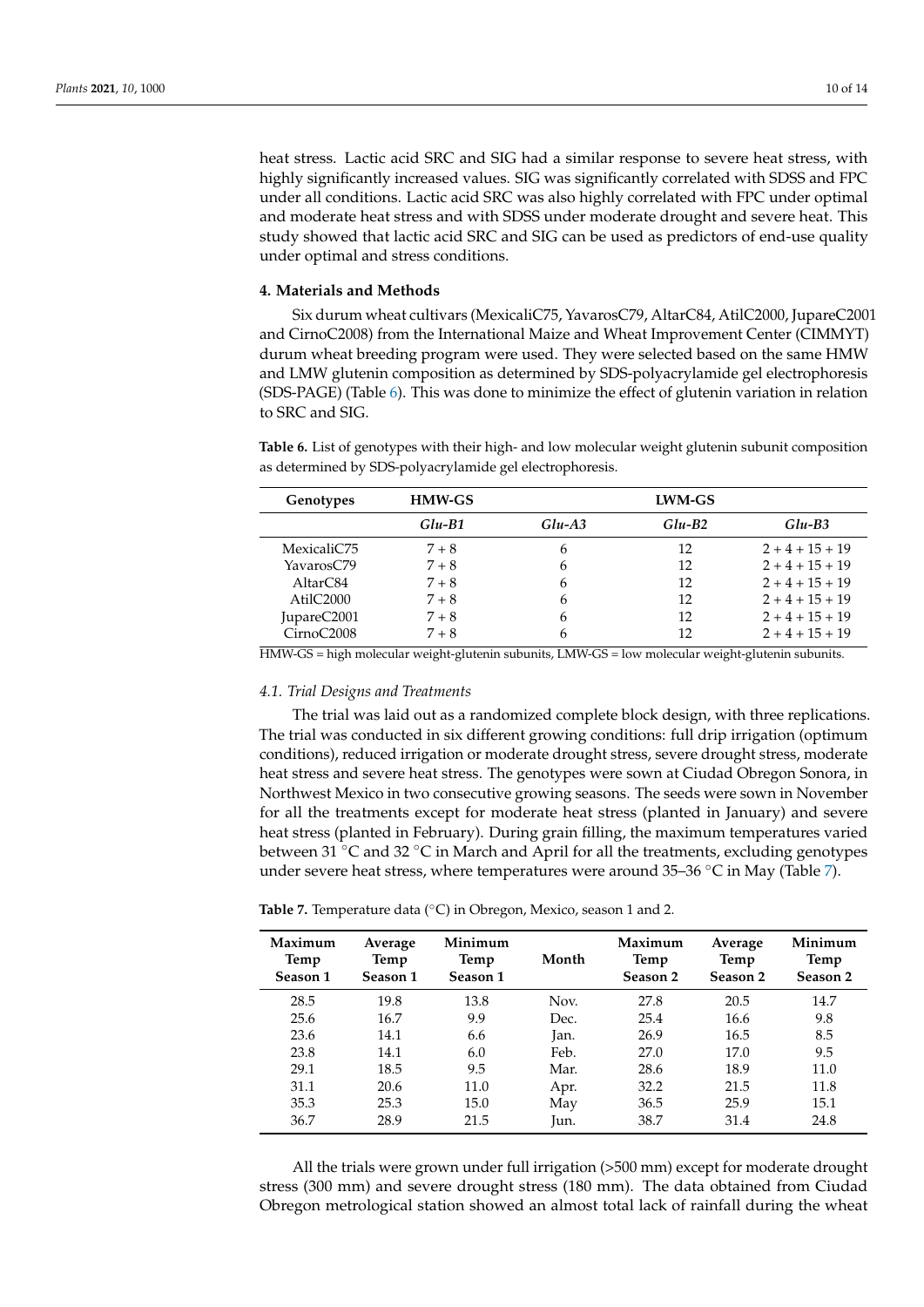growing season. Under moderate and severe drought stress, the plants were subjected to drought stress from stem elongation until physiological maturity. Soil characteristics are given in Table [8.](#page-10-0)

<span id="page-10-0"></span>

| Depth (cm) | OM (%) | Total N $(%)$ | pH  | P Olsen<br>(ppm) | $CEC$ (Meq/100 g) | Particle Size Fraction (%) |      |      | BD g/cm <sup>3</sup> |
|------------|--------|---------------|-----|------------------|-------------------|----------------------------|------|------|----------------------|
|            |        |               |     |                  |                   | Sand                       | Silt | Clay |                      |
| $0 - 15$   | 1.2    | 0.04          | 8.9 | 17               | 33.9              | 32                         | 18   | 50   | 1.27                 |
| $15 - 40$  | 0.9    | 0.06          | 8.9 | b                | 30.5              | 34                         | 18   | 48   | 1.20                 |
| $40 - 70$  | 0.7    | 0.03          | 8.4 | 3                | 32.4              | 32                         | 16   | 52   | 1.38                 |
| $70 - 120$ | 0.3    | 0.01          | 5.9 | 3                | 18.7              | 24                         | 16   | 60   | 1.37                 |

**Table 8.** Chemical and physical properties for the soil profile at Ciudad Obregon, Mexico [\[28,](#page-13-3)[29\]](#page-13-4).

 $OM =$  organic matter,  $N =$  nitrogen,  $CEC =$  cation exchange capacity,  $BD =$  bulk density.

Under heat stress conditions, the plants experienced higher temperatures from shoot elongation until seed ripening. The N fertilization was optimized for each environment. At sowing, all the trials received nitrogen (N) application of 50 kg/ha and 150 additional units of N at tillering in all treatments, except for severe drought stress, which received only 50 additional units of N. The reason for this was that under drought stress the yield potential is reduced significantly and the plants do not need that much nitrogen to yield according to the environmental potential.

Required agronomic practices were applied and weeds were removed. When the plants reached physiological maturity, the whole plot was harvested and 1 kg of seed obtained from two replications of each genotype was used for quality analysis. Grain samples were conditioned to 16% moisture content, milled into flour using a Brabender Quadrumat Jr. (C.W. Brabender OHG, Duisburg, Germany).

#### *4.2. Flour Protein Content and SDS Sedimentation*

The protein and moisture content of flour was determined using near-infrared spectroscopy (NIR Systems 6500, Foss Denmark) according to American Association of Cereal Chemists (AACC) methods 39–10 and 46–11A [\[30\]](#page-13-5). FPC values were expressed based on 12.5% moisture basis. SDSS was measured according to AACC approved method 56–70 [\[31\]](#page-13-6).

## *4.3. Solvent Retention Capacity (AM56-11 Modified Method)*

A modified protocol [\[15\]](#page-12-23) of the Approved Method 56-11 [\[30\]](#page-13-5) was followed using four water based solvents. Flour samples of 0.3 g, with a moisture content of 14%, were weighed into a 2.0 mL centrifuge tube of known weight. Four SRC solvents were independently prepared using distilled water and used to obtain four SRC values. The four solvents included the following: distilled water, a 5% (*v*/*v*) lactic acid solution, a 5% (*w*/*v*) sodium carbonate solution and a 50% (*w*/*v*) sucrose solution.

For the preparation of the 5% (*v*/*v*) lactic acid solution, the actual assay value on the reagent bottle was used to calculate the appropriate amount of lactic acid to be diluted for the solution. To avoid kinetic effects on flour solvation and swelling, the solvents used in the SRC method are each used in a fivefold ratio to flour, 1.5 mL of the solvent to 0.3 g of flour according to the modified protocol of the AM 56-11.02 [\[30\]](#page-13-5).

Freshly prepared lactic acid solution was used. The 50% (*w*/*v*) sodium carbonate solution was prepared a day before use to allow the sodium carbonate to dissolve completely. The sodium carbonate concentration was calculated on a weight basis instead of volume [\[11\]](#page-12-10).

After 1.5 mL of the appropriate solvent was added to the tubes, it was mixed in a vortex until suspended for 10 s. The vortexed tubes were immediately placed in a thermomixer block (Thermomixer<sup>®</sup>, Eppendorf AG, Hamburg, Germany) to shake at 1400 rpm for 5 min at 25 °C. The flour solvent suspensions were centrifuged at exactly  $4000 \times g$  for 2 min.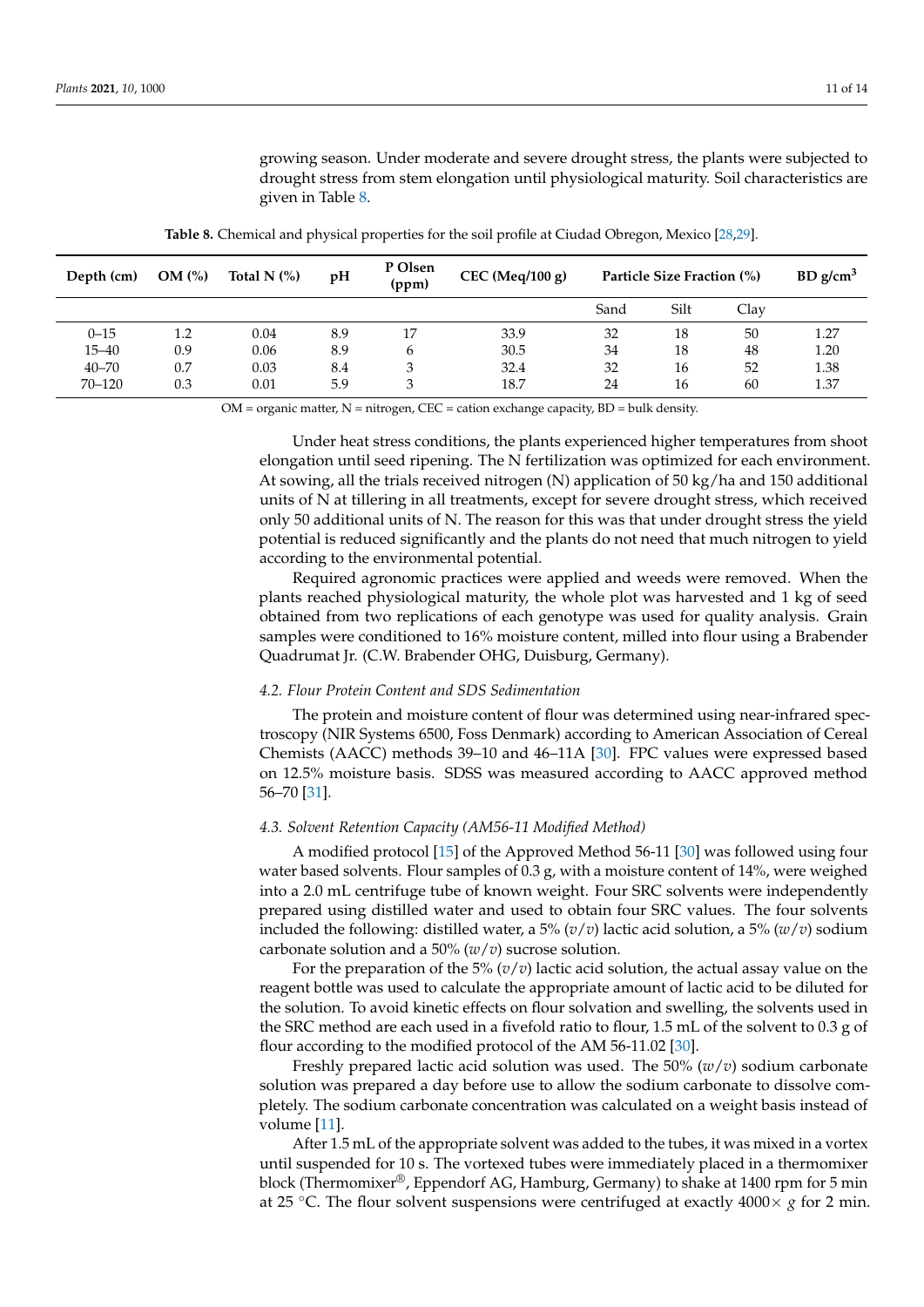After centrifuging, the supernatant liquid was discarded and the tube drained at room temperature for 10 min. The lid of the tube was dried with tissue paper. The tube weight, including that of the lid and gel, was determined and the SRC calculated as the sum of the tube and gel weight less the original empty tube weight divided by the original flour weight, thus the SRC value was calculated as a percentage of flour weight on a 14% moisture basis.

#### *4.4. Swelling Index of Glutenin*

The SIG values were determined using the method of Wang and Kovacs [\[19\]](#page-12-17). A flour sample of 0.04 g with a 14% moisture content was weighed into a 2.0 mL centrifuge tube of known weight, after which 0.8 mL of distilled water was added to each tube. The tubes were vortexed for 5 s until suspended and put on a thermomixer (Thermomixer®, Eppendorf AG, Hamburg, Germany) at 1400 rpm for 10 min at 25 ◦C. The solvent, 0.4 mL isopropanol-lactic acid stock solution was then added to each tube. The flour solvent suspension was again vortexed for 5 s until suspended and put on a thermomixer at 1400 rpm for 10 min at 25  $°C$ . The suspended sample was then centrifuged at exactly  $100\times g$  for 5 min. The supernatant liquid was discarded and the tube drained. The tube weight was determined and the SIG value calculated as a percentage of flour weight on a 14% moisture basis.

## *4.5. Size Exclusion—High Performance Liquid Chromatography*

Proteins from wheat flour were extracted using a two-step procedure [\[32\]](#page-13-7). The first step involves the extraction of proteins soluble in an SDS buffer while the second step involves sonication. SE-HPLC analysis was done on the Shimadzu HPLC system equipped with a PDA detector and using a Phenomenox BIOSEP-SEC 4000 column (300  $\times$  4.6 mm). The protein fractions were calculated based on percentage of the respective peak areas relative to the total area using CLASS  $VP^{TM}$  software. Step one yielded the SDS extractable fractions and step two the SDS insoluble fractions as four peaks, where fraction 1 = high molecular weight polymeric proteins, fraction 2 = low molecular weight polymeric protein fractions, fraction  $3 =$  gliadins, and fraction  $4 =$  albumins and globulins. Large unextractable polymeric proteins (LUPP) were calculated as the large unextractable fraction as a percentage of the large extractable and unextractable fraction. Total unextractable polymeric proteins (UPP), was the large and small unextractable proteins as a percentage of the total large and small extractable and unextractable fractions.

#### *4.6. Statistical Analysis*

Analysis of variance was done for trials combined for the two seasons with Agrobase software [\[31\]](#page-13-6). The same software was used for correlation analysis between measured characteristics.

**Author Contributions:** Conceptualization, M.L. and C.G.; methodology, C.G., K.P. and M.L.; investigation, K.P., M.L. and C.G.; resources, C.G. and M.L.; writing—original draft preparation, M.L. and K.P.; writing—review and editing, M.L., A.v.B., C.G. and B.W.; supervision, M.L., C.G., B.W. and A.v.B.; funding acquisition, M.L. and C.G. All authors have read and agreed to the published version of the manuscript.

**Funding:** This research was funded by the National Research Foundation of South Africa through the Research Chairs Initiative (UID 84647). Field trials and some laboratory analyses were funded by CIMMYT, Mexico. Carlos Guzman gratefully acknowledges the European Social Fund and the Spanish State Research Agency (Ministry of Science and Innovation) for financial funding through the Ramon y Cajal Program (RYC-2017-21891).

**Data Availability Statement:** Data is available from the authors.

**Acknowledgments:** Thanks to CIMMYT Mexico for providing the research material.

**Conflicts of Interest:** The authors declare no conflict of interest.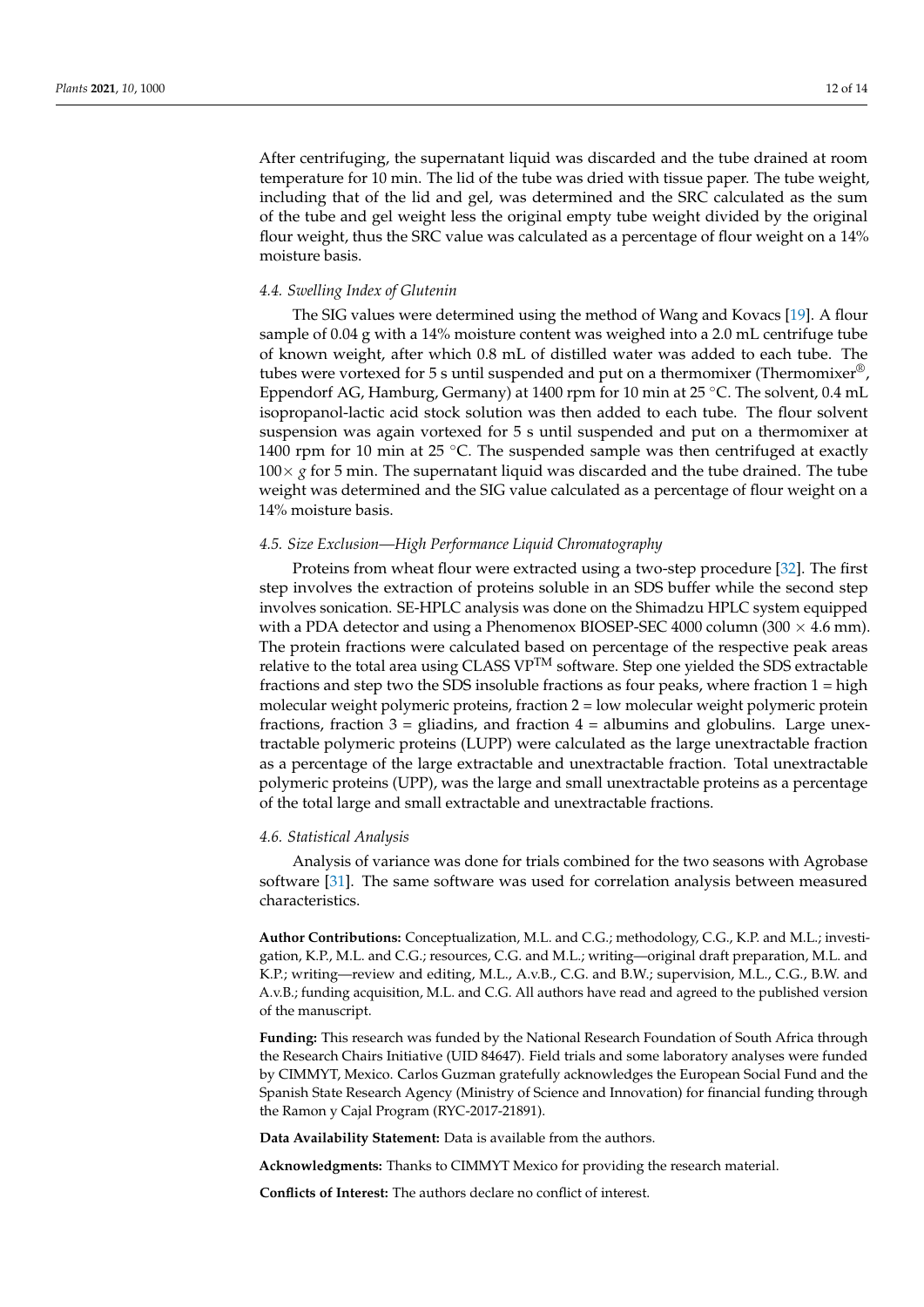## **References**

- <span id="page-12-0"></span>1. Sissons, M.; Joel, A.; Marchylo, B.; Cubbada, R. Methods used to assess and predict quality of durum wheat semolina and pasta. In *Durum Wheat Chemistry and Technology*; Sissons, M., Joel, A., Marchylo, B., Carcea, M., Eds.; American Association of Cereal Chemists: St. Paul, MN, USA, 2012; pp. 213–229.
- <span id="page-12-1"></span>2. De Santis, M.A.; Giuliani, M.M.; Giuzio, L.; De Vita, P.; Lovegrove, A.; Shewry, P.R.; Flagella, Z. Differences in gluten protein composition between old and modern durum wheat genotypes in relation to 20th century breeding in Italy. *Eur. J. Agron.* **2017**, *87*, 19–29. [\[CrossRef\]](http://doi.org/10.1016/j.eja.2017.04.003) [\[PubMed\]](http://www.ncbi.nlm.nih.gov/pubmed/28769550)
- <span id="page-12-2"></span>3. Barak, S.; Mudgil, D.; Khatkar, B.S. Biochemical and functional properties of wheat gliadins: A review. *Crit. Rev. Food Sci. Nutr.* **2015**, *55*, 357–368. [\[CrossRef\]](http://doi.org/10.1080/10408398.2012.654863) [\[PubMed\]](http://www.ncbi.nlm.nih.gov/pubmed/24915383)
- <span id="page-12-3"></span>4. Yang, F.; Jorgensen, A.D.; Li, H.; Sondergaard, I.; Finnie, C.; Svensson, B.; Jiang, D.; Wollenweber, B.; Jacobsen, S. Implications of high-temperature events and water deficits on protein profiles in wheat (*Triticum aestivum* L. cv. Vinjett) grain. *Proteomics* **2011**, *11*, 1684–1695. [\[CrossRef\]](http://doi.org/10.1002/pmic.201000654) [\[PubMed\]](http://www.ncbi.nlm.nih.gov/pubmed/21433286)
- <span id="page-12-4"></span>5. Goyon, A.; Beck, A.; Colas, O.; Sandra, K.; Guillarme, D.; Fekete, S. Evaluation of size exclusion chromatography columns packed with sub-3 µm particles for the analysis of biopharmaceutical proteins. *J. Chrom. A* **2017**, *1498*, 80–89. [\[CrossRef\]](http://doi.org/10.1016/j.chroma.2016.11.056) [\[PubMed\]](http://www.ncbi.nlm.nih.gov/pubmed/27914608)
- <span id="page-12-5"></span>6. Larroque, O.R.; Békés, F. Rapid size exclusion chromatography, analysis of molecular size distribution for wheat endosperm proteins. *Cereal Chem.* **2000**, *77*, 451–453. [\[CrossRef\]](http://doi.org/10.1094/CCHEM.2000.77.4.451)
- <span id="page-12-6"></span>7. Hailu, F.; Labuschagne, M.; van Biljon, A.; Hovmalm, P.H.; Johansson, E. Quality assessment with HPLC in released varieties of tetraploid (*Triticum durum* Desf) wheat from Ethiopia and Spain. *Cereal Res. Commun.* **2016**, *44*, 617–627. [\[CrossRef\]](http://doi.org/10.1556/0806.44.2016.040)
- <span id="page-12-7"></span>8. Lindon, F.C.; Almeida, A.S.; Leitao, A.L.; Silva, M.M.; Pinheiro, N.; Macas, B.; Costa, R. A synoptic overview of durum wheat production in the Mediterranean region and processing following the European Union requirements. *Emir. J. Food Agric.* **2014**, *26*, 693–705. [\[CrossRef\]](http://doi.org/10.9755/ejfa.v26i8.17066)
- <span id="page-12-8"></span>9. Flagella, Z.; Giuliani, M.M.; Giuzio, L.; Volpi, C.; Masci, S. Influence of water deficit on durum wheat storage protein composition and technological quality. *Eur. J. Agron.* **2010**, *33*, 197–207. [\[CrossRef\]](http://doi.org/10.1016/j.eja.2010.05.006)
- <span id="page-12-9"></span>10. Naeem, H.A.; Paulon, D.; Irmak, S.; MacRitchie, F. Developmental and environmental effects on the assembly of glutenin polymers and the impact on grain quality of wheat. *J. Cereal Sci.* **2012**, *56*, 51–57. [\[CrossRef\]](http://doi.org/10.1016/j.jcs.2011.10.014)
- <span id="page-12-10"></span>11. Kweon, M.; Slade, L.; Levine, H. Solvent Retention Capacity (SRC) testing of wheat flour: Principles and value in predicting flour functionality in different wheat-based food processes and in wheat breeding—A review. *Cereal Chem.* **2011**, *88*, 537–552. [\[CrossRef\]](http://doi.org/10.1094/CCHEM-07-11-0092)
- <span id="page-12-11"></span>12. Guzmán, C.; Mondal, S.; Govindan, V.; Autrique, J.E.; Posadas-Romano, G.; Cervantes, F.; Crossa, J.; Vargas, M.; Singh, R.V.; Peña, R.J. Use of rapid tests to predict quality traits of CIMMYT bread wheat genotypes grown under different environments. *LWT Food Sci. Technol.* **2016**, *69*, 327–333. [\[CrossRef\]](http://doi.org/10.1016/j.lwt.2016.01.068)
- <span id="page-12-12"></span>13. Colombo, A.; Pérez, G.T.; Ribotta, P.D.; León, A.E. A comparative study of physicochemical tests for quality prediction of Argentine wheat flours used as corrector flours and for cookie production. *J. Cereal Sci.* **2008**, *48*, 775–780. [\[CrossRef\]](http://doi.org/10.1016/j.jcs.2008.05.003)
- <span id="page-12-13"></span>14. Gaines, C.S. Collaborative study of methods for solvent retention capacity profiles (AACC Method 56-11). *Cereal Foods World* **2000**, *45*, 303–306.
- <span id="page-12-23"></span>15. Guttieri, M.J.; Brown, D.; Gannon, D.; O'Brien, K.; Souza, E. Solvent retention capacities of irrigated soft white spring flours. *Crop Sci.* **2001**, *41*, 1054–1061. [\[CrossRef\]](http://doi.org/10.2135/cropsci2001.4141054x)
- <span id="page-12-14"></span>16. Barrera, G.N.; Perez, G.T.; Ribotta, P.D.; Leon, A.E. Influence of damaged starch on cookie and bread making quality. *Eur. Food Res. Technol.* **2007**, *225*, 1–7. [\[CrossRef\]](http://doi.org/10.1007/s00217-006-0374-1)
- <span id="page-12-15"></span>17. Kweon, M.; Slade, L.; Levine, H.; Gannon, D. Cookie vs. cracker baking—What's the difference? Flour functionality requirements explored by SRC alveography. *Crit. Rev. Food Sci. Nutr.* **2014**, *54*, 115–138. [\[CrossRef\]](http://doi.org/10.1080/10408398.2011.578469)
- <span id="page-12-16"></span>18. Guzmán, C.; Autrique, J.E.; Mondal, S.; Singh, R.P.; Govindan, V.; Morales-Dorantes, A.; Posadas-Romano, G.; Crossa, J.; Ammar, K.; Peña, R.J. Response to drought and heat stress on wheat quality, with special emphasis on bread-making quality, in durum wheat. *Field Crops Res.* **2016**, *186*, 157–165. [\[CrossRef\]](http://doi.org/10.1016/j.fcr.2015.12.002)
- <span id="page-12-17"></span>19. Wang, C.; Kovacs, M.I.P. Swelling index of glutenin test. I. Method and comparison with sedimentation, gel-protein, and insoluble glutenin tests. *Cereal Chem.* **2002**, *79*, 183–189. [\[CrossRef\]](http://doi.org/10.1094/CCHEM.2002.79.2.183)
- <span id="page-12-18"></span>20. Wang, C.; Kovacs, M.I.P. Swelling index of glutenin test. II. Application in prediction of dough properties and end-use quality. *Cereal Chem.* **2002**, *79*, 190–196. [\[CrossRef\]](http://doi.org/10.1094/CCHEM.2002.79.2.190)
- <span id="page-12-19"></span>21. Wang, C.; Kovacs, M.I.P. Swelling index of glutenin test for prediction of durum wheat quality. *Cereal Chem.* **2002**, *79*, 197–202. [\[CrossRef\]](http://doi.org/10.1094/CCHEM.2002.79.2.197)
- <span id="page-12-20"></span>22. Edwards, N.M.; Gianibelli, M.C.; McCaig, T.N.; Clarke, J.M.; Ames, N.P.; Larroque, O.R.; Dexter, J.E. Relationships between dough strength, polymeric protein quantity and composition for diverse durum wheat genotypes. *J. Cereal Sci.* **2007**, *45*, 140–149. [\[CrossRef\]](http://doi.org/10.1016/j.jcs.2006.07.012)
- <span id="page-12-21"></span>23. DuPont, F.M.; Hurkman, W.J.; Vensel, W.H.; Chan, R.; Lopez, R.; Tanaka, C.K.; Altenbach, S.B. Differential accumulation of sulfur-rich and sulfur-poor wheat flour proteins is affected by temperature and mineral nutrition during grain development. *J. Cereal Sci.* **2006**, *44*, 101–112. [\[CrossRef\]](http://doi.org/10.1016/j.jcs.2006.04.003)
- <span id="page-12-22"></span>24. Hammed, A.M.; Ozsisli, B.; Ohm, J.B.; Simsek, S. Relationship between solvent retention capacity and protein molecular weight distribution, quality characteristics, and breadmaking functionality of hard red spring wheat flour. *Cereal Chem.* **2015**, *92*, 466–474. [\[CrossRef\]](http://doi.org/10.1094/CCHEM-12-14-0262-R)